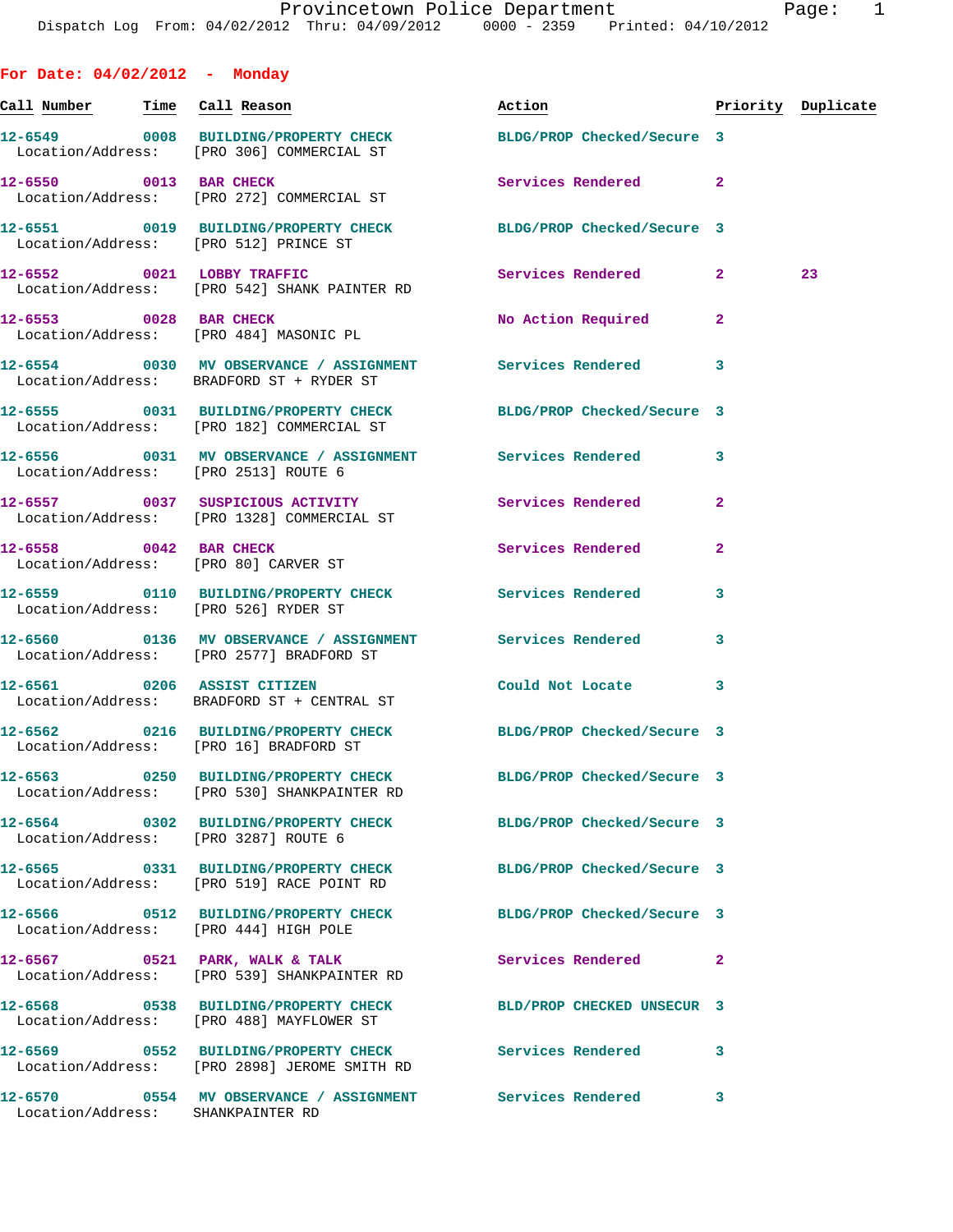|                                        | Provincetown Police Department<br>Dispatch Log From: 04/02/2012 Thru: 04/09/2012   0000 - 2359   Printed: 04/10/2012 |                           |              | Page: 2 |  |
|----------------------------------------|----------------------------------------------------------------------------------------------------------------------|---------------------------|--------------|---------|--|
|                                        | 12-6571 0614 MV STOP VERBAL WARNING 3<br>Location/Address: [PRO 2513] ROUTE 6                                        |                           |              |         |  |
| Location/Address: [PRO 18] BRADFORD ST | 12-6572 0655 MV OBSERVANCE / ASSIGNMENT Services Rendered 3                                                          |                           |              |         |  |
|                                        | 12-6573 0656 PARK, WALK & TALK (No Action Required 2<br>Location/Address: [PRO 3121] COMMERCIAL ST                   |                           |              |         |  |
| Location/Address: [PRO 2513] ROUTE 6   | 12-6574 0700 MV OBSERVANCE / ASSIGNMENT Services Rendered 3                                                          |                           |              |         |  |
| 12-6575 0709 MV STOP                   | Location/Address: [PRO 2513] ROUTE 6                                                                                 | <b>VERBAL WARNING</b>     | $\mathbf{3}$ |         |  |
|                                        | 12-6576 0713 GENERAL INFO                                                                                            | Services Rendered 3       |              |         |  |
| Refer To Accident: 12-11-AC            |                                                                                                                      | Services Rendered 1       |              |         |  |
|                                        | 12-6578 0829 911 GENERAL<br>Location/Address: [PRO 440] HARRY KEMP WAY                                               | SPOKEN TO                 | $\mathbf{1}$ |         |  |
|                                        | 12-6579 0902 MEDICAL EMERGENCY<br>Location/Address: [PRO 440] HARRY KEMP WAY                                         | Transported to Hospital 1 |              |         |  |
|                                        | 12-6580 0905 MV OBSERVANCE / ASSIGNMENT<br>Location/Address: BRADFORD ST + STANDISH AVE                              | No Action Required 3      |              |         |  |
|                                        | 12-6581 0917 MEDICAL EMERGENCY<br>Location/Address: [PRO 210] COMMERCIAL ST                                          | Transported to Hospital 1 |              |         |  |
|                                        | 12-6582 0922 FOLLOW UP<br>Location/Address: [PRO 105] COMMERCIAL ST                                                  | Services Rendered 2       |              |         |  |
| 12-6583 0931 MV ACCIDENT               | Location/Address: CONANT ST + COMMERCIAL ST                                                                          | Services Rendered 1       |              |         |  |
| Location/Address: RACE POINT RD        | 12-6584 0942 MV OBSERVANCE / ASSIGNMENT No Action Required 3                                                         |                           |              |         |  |
|                                        | 12-6585 0953 MEDICAL EMERGENCY<br>Location/Address: [PRO 440] HARRY KEMP WAY                                         | Transported to Hospital 1 |              |         |  |
| Location/Address: SHANKPAINTER RD      | 12-6586 1010 MEDICAL EMERGENCY Services Rendered 1                                                                   |                           |              |         |  |
|                                        | 12-6587 1020 ALARM - FIRE<br>Location/Address: [PRO 285] COMMERCIAL ST                                               | Services Rendered 1       |              |         |  |
|                                        | 12-6588 1028 MV OBSERVANCE / ASSIGNMENT No Action Required 3<br>Location/Address: HOWLAND ST + BRADFORD ST           |                           |              |         |  |
|                                        | 12-6589 1029 BUILDING/PROPERTY CHECK No Action Required 3<br>Location/Address: [PRO 564] BAYBERRY                    |                           |              |         |  |
| Location/Address: SHANKPAINTER RD      | 12-6591 1029 MV OBSERVANCE / ASSIGNMENT Services Rendered                                                            |                           | 3            |         |  |
| Location/Address: SHANKPAINTER RD      | 12-6590 1109 MV OBSERVANCE / ASSIGNMENT No Action Required 3                                                         |                           |              |         |  |
|                                        | 12-6592 1126 MV STOP<br>Location/Address: [PRO 536] SHANK PAINTER RD                                                 | <b>VERBAL WARNING</b>     | 3            |         |  |
|                                        | 12-6593 1130 COMPLAINT/POSSIBLE I.P. GONE ON ARRIVAL 3<br>Location/Address: [PRO 3331] COMMERCIAL ST                 |                           |              |         |  |
| Location/Address: SHANKPAINTER RD      | 12-6595 1139 HANG UP ON THE 2-WAY Services Rendered 1                                                                |                           |              |         |  |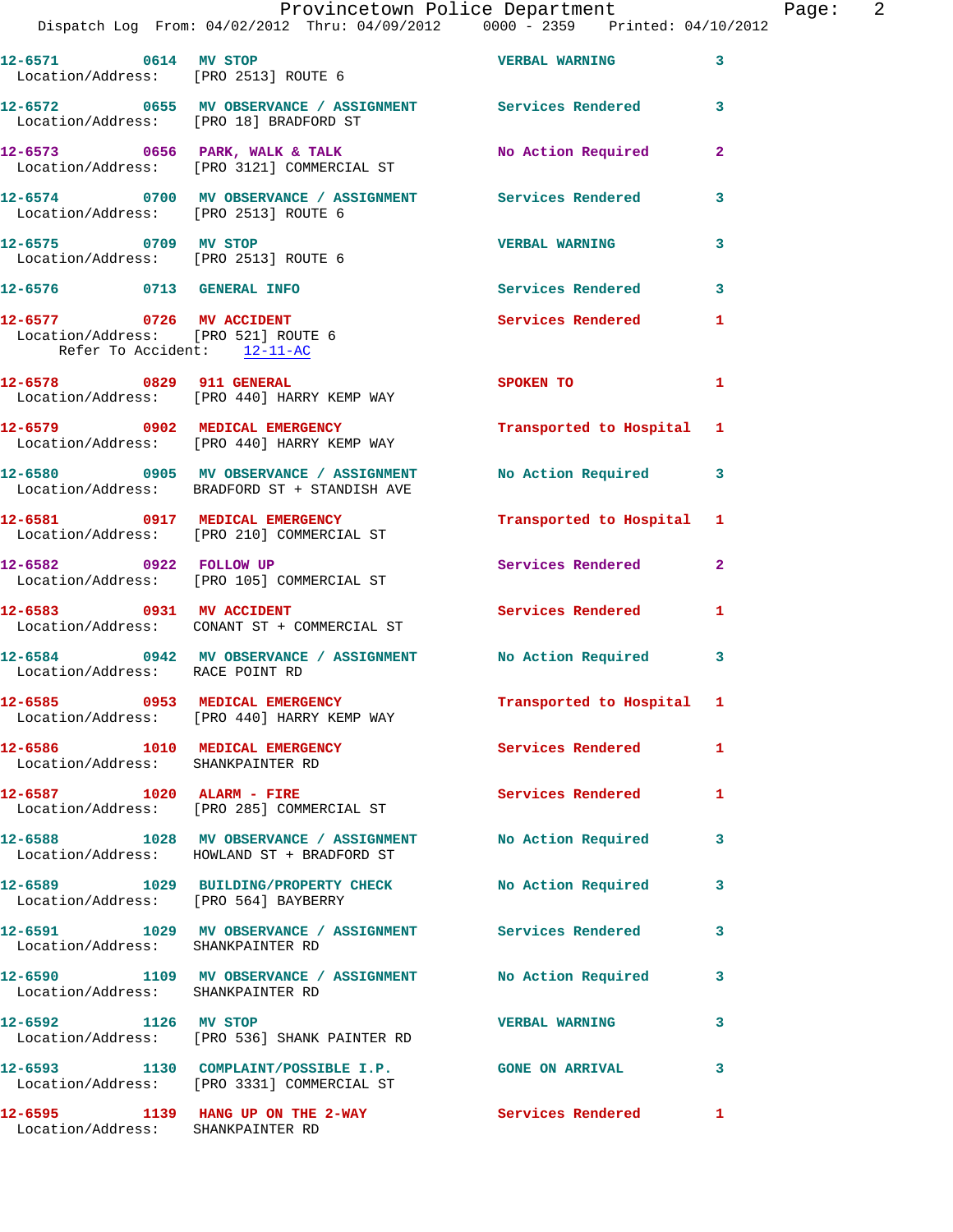Dispatch Log From: 04/02/2012 Thru: 04/09/2012 0000 - 2359 Printed: 04/10/2012

**12-6594 1144 MV STOP VERBAL WARNING 3**  Location/Address: SHANKPAINTER RD **12-6596 1214 BUILDING/PROPERTY CHECK No Action Required 3**  Location/Address: [PRO 2543] MACMILLAN **12-6597 1254 MV STOP VERBAL WARNING 3**  Location/Address: [PRO 2479] ROUTE 6 **12-6598 1321 BUILDING/PROPERTY CHECK BLDG/PROP Checked/Secure 3**  Location/Address: [PRO 2206] COMMERCIAL ST **12-6599 1334 MV STOP VERBAL WARNING 3**  Location/Address: BRADFORD ST + KENDALL LN **12-6600 1357 MV STOP VERBAL WARNING 3**  Location/Address: [PRO 37] BRADFORD ST **12-6601 1403 ASSIST CITIZEN Services Rendered 3**  Location/Address: [PRO 875] COMMERCIAL ST 12-6602 1406 PARK, WALK & TALK **No Action Required** 2 Location/Address: STANDISH AVE + COMMERCIAL ST **12-6603 1514 LARCENY /FORGERY/ FRAUD SPOKEN TO 2**  Location/Address: [PRO 542] SHANK PAINTER RD **12-6604 1537 BUILDING/PROPERTY CHECK BLDG/PROP Checked/Secure 3**  Location/Address: [PRO 2898] JEROME SMITH RD **12-6605 1539 ASSIST CITIZEN SPOKEN TO 3**  Location/Address: [PRO 542] SHANK PAINTER RD **12-6606 1631 MV STOP VERBAL WARNING 3**  Location/Address: CONWELL ST **12-6607 1639 BUILDING/PROPERTY CHECK BLDG/PROP Checked/Secure 3**  Location/Address: [PRO 3259] MACMILLAN **12-6608 1648 MV OBSERVANCE / ASSIGNMENT No Action Required 3**  Location/Address: [PRO 2513] ROUTE 6 **12-6609 1720 MV OBSERVANCE / ASSIGNMENT Services Rendered 3**  Location/Address: [PRO 2521] ROUTE 6 **12-6610 1725 MV STOP VERBAL WARNING 3**  Location/Address: [PRO 2513] ROUTE 6 **12-6611 1757 TOWN MEETING Services Rendered 3 12-6612 1857 BUILDING/PROPERTY CHECK BLDG/PROP Checked/Secure 3**  Location/Address: [PRO 2490] PROVINCELANDS RD **12-6613 1912 INFO SERVICES - PHONE Services Rendered 2**  Location/Address: [PRO 542] SHANK PAINTER RD **12-6614 1939 BUILDING/PROPERTY CHECK BLDG/PROP Checked/Secure 3**  Location/Address: [PRO 3317] CEMETERY RD **12-6615 2028 MV OBSERVANCE / ASSIGNMENT No Action Required 3**  Location/Address: STANDISH ST + BRADFORD ST **12-6616 2043 MV STOP Citation/Warning Issued 3**  Location/Address: [PRO 2513] ROUTE 6 **12-6617 2114 BUILDING/PROPERTY CHECK BLDG/PROP Checked/Secure 3**  Location/Address: [PRO 306] COMMERCIAL ST **12-6618 2120 DOMESTIC DISTURBANCE/ASSAULT Investigated 1**  Location/Address: [PRO 1493] UPPER MILLER HILL RD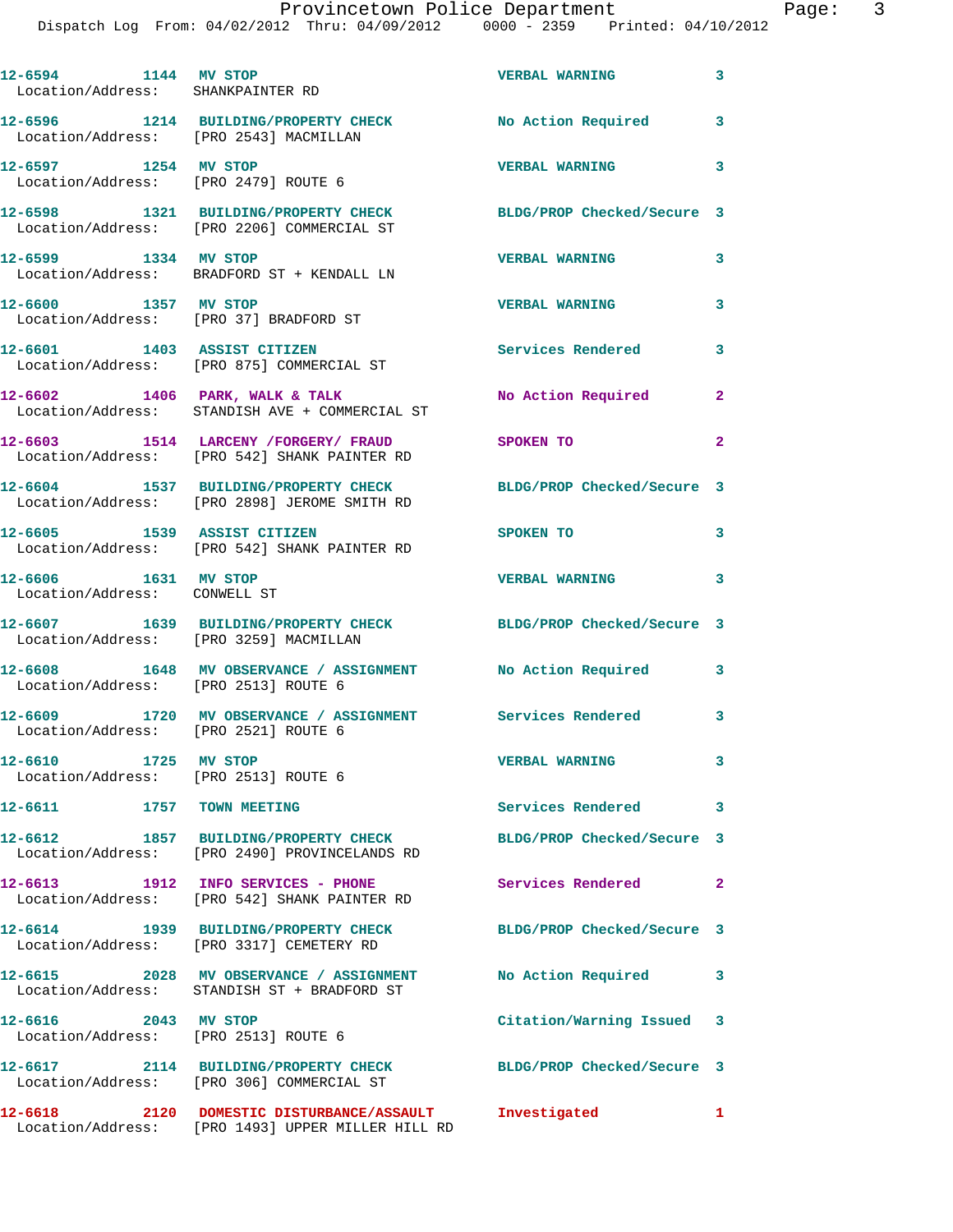|                                                              | Dispatch Log From: 04/02/2012 Thru: 04/09/2012 0000 - 2359 Printed: 04/10/2012                                             |                            |                |    |
|--------------------------------------------------------------|----------------------------------------------------------------------------------------------------------------------------|----------------------------|----------------|----|
| Location/Address: [PRO 2754] ROUTE 6                         | 12-6619 2147 ASSIST AGENCY / MUTUAL AID Services Rendered 3                                                                |                            |                |    |
| 12-6620 2239 FOLLOW UP                                       | Location/Address: [PRO 1493] UPPER MILLER HILL RD                                                                          | Services Rendered 2        |                |    |
|                                                              | 12-6621 2325 BUILDING/PROPERTY CHECK<br>Location/Address: [PRO 306] COMMERCIAL ST                                          | BLDG/PROP Checked/Secure 3 |                |    |
| 12-6622 2330 BAR CHECK                                       | Location/Address: [PRO 2737] COMMERCIAL ST                                                                                 | No Action Required 2       |                |    |
|                                                              | 12-6623 2348 BUILDING/PROPERTY CHECK<br>Location/Address: [PRO 3296] SHANKPAINTER RD                                       | BLDG/PROP Checked/Secure 3 |                |    |
|                                                              | 12-6624 2350 BUILDING/PROPERTY CHECK BLD/PROP CHECKED UNSECUR 3<br>Location/Address: [PRO 1778] SHANKPAINTER RD            |                            |                |    |
| For Date: $04/03/2012$ - Tuesday                             |                                                                                                                            |                            |                |    |
|                                                              | 12-6625 0001 LOBBY TRAFFIC<br>Location/Address: [PRO 542] SHANK PAINTER RD                                                 | Services Rendered 2        |                | 26 |
| 12-6626 0007 BAR CHECK                                       | Location/Address: [PRO 3225] COMMERCIAL ST                                                                                 | <b>Services Rendered</b>   | $\overline{2}$ |    |
|                                                              | 12-6627 0015 MV OBSERVANCE / ASSIGNMENT Services Rendered<br>Location/Address: [PRO 2577] BRADFORD ST                      |                            | 3              |    |
| Location/Address: [PRO 43] BRADFORD ST                       | 12-6628 0037 MV OBSERVANCE / ASSIGNMENT Services Rendered 3                                                                |                            |                |    |
|                                                              | 12-6629 0059 MV STOP<br>Location/Address: BRADFORD ST + HOWLAND ST                                                         | Citation/Warning Issued 3  |                |    |
| Location/Address: [PRO 2543] MACMILLAN                       | 12-6630 0113 BUILDING/PROPERTY CHECK                                                                                       | BLDG/PROP Checked/Secure 3 |                |    |
| Location/Address: [PRO 16] BRADFORD ST                       | 12-6631 0114 BUILDING/PROPERTY CHECK BLDG/PROP Checked/Secure 3                                                            |                            |                |    |
| 12-6632 0125 MV STOP<br>Location/Address: WEBSTER PL         | Refer To Arrest: $12-45-AR$<br>Refer To $P/C$ : $12-46-AR$                                                                 | Arrest(s) Made             |                |    |
| Location/Address: [PRO 444] HIGH POLE                        | 12-6633 0514 BUILDING/PROPERTY CHECK BLDG/PROP Checked/Secure 3                                                            |                            |                |    |
| Location/Address: ROUTE 6                                    | 12-6634 0551 MV OBSERVANCE / ASSIGNMENT Services Rendered                                                                  |                            | 3              |    |
|                                                              | 12-6635 0645 SPEED DOLLY ASSIGNMENT<br>Location/Address: JEROME SMITH RD + WINSLOW ST                                      | Services Rendered          | 3              |    |
| 12-6637 0730 TRAFFIC CONTROL<br>Location/Address: MASONIC PL |                                                                                                                            | Services Rendered          | 3              |    |
|                                                              | $12-6636$ 0732 PARK, WALK & TALK<br>Location: [PRO 3431] LOPES SQUARE                                                      | Services Rendered          | $\mathbf{2}$   |    |
| Location/Address: ROUTE 6 + SNAIL RD                         | 12-6638 0751 MV OBSERVANCE / ASSIGNMENT No Action Required                                                                 |                            | 3              |    |
|                                                              | 12-6639       0755   MV OBSERVANCE / ASSIGNMENT      Services Rendered<br>Location/Address: BRADFORD ST + SHANK PAINTER RD |                            | 3              |    |

**12-6640 0907 BUILDING/PROPERTY CHECK BLDG/PROP Checked/Secure 3**  Location/Address: [PRO 571] ALDEN ST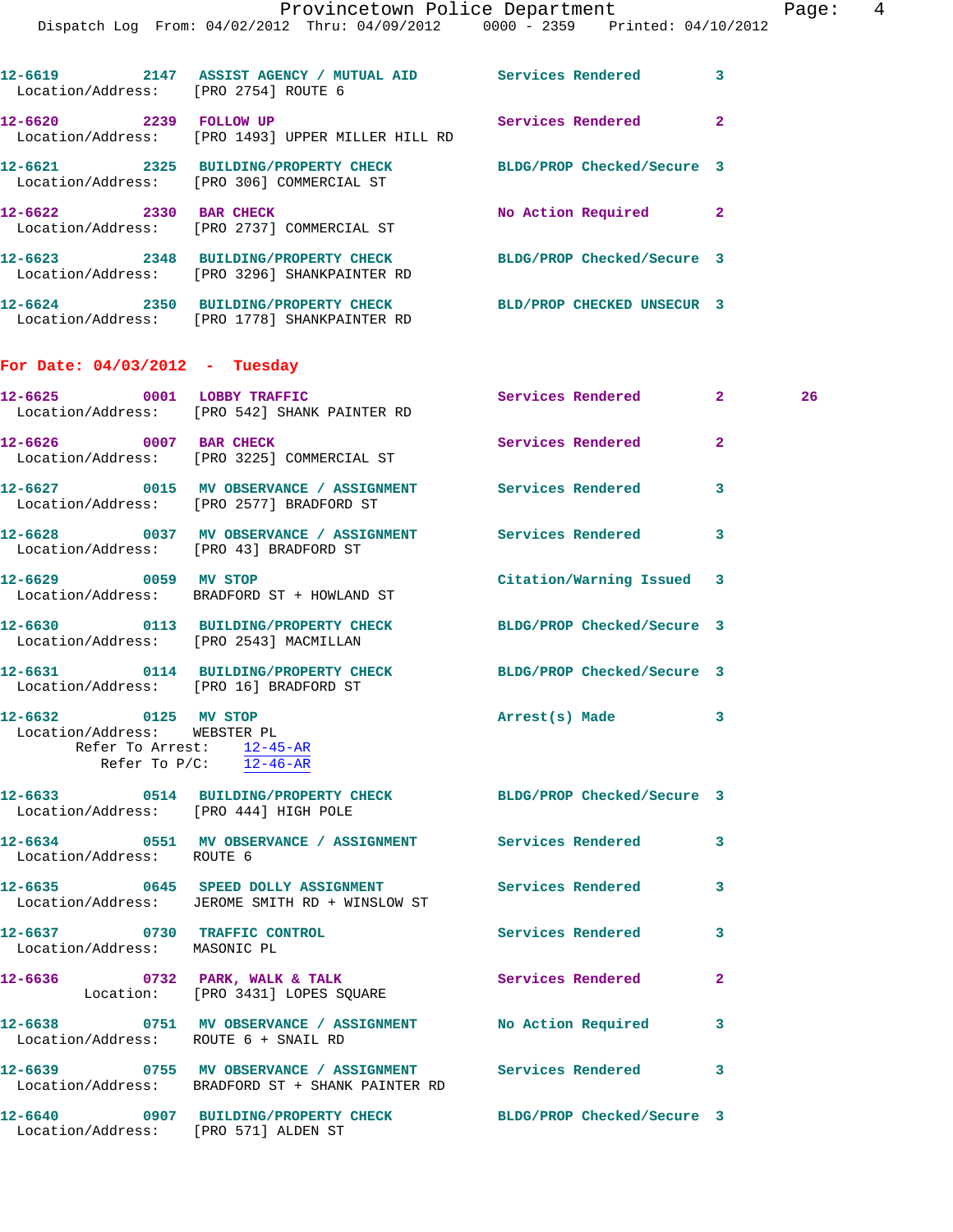| Location/Address: SHANKPAINTER RD                            | 12-6642 0919 MV OBSERVANCE / ASSIGNMENT No Action Required                                                       |                            | 3                       |
|--------------------------------------------------------------|------------------------------------------------------------------------------------------------------------------|----------------------------|-------------------------|
| Location/Address: [PRO 564] BAYBERRY                         | 12-6643 0919 BUILDING/PROPERTY CHECK No Action Required                                                          |                            | 3                       |
| 12-6644 1023 MV STOP<br>Refer To Arrest: 12-47-AR            | Location/Address: ALDEN ST + BRADFORD ST                                                                         | Arrest(s) Made             | 3                       |
| Location/Address: [PRO 3287] ROUTE 6                         | 12-6645 1025 PARK, WALK & TALK                                                                                   | Services Rendered          | $\overline{2}$          |
| 12-6646 1055 COMPLAINT                                       | Location/Address: COMMERCIAL ST + GOSNOLD ST                                                                     | <b>Services Rendered</b>   | 3                       |
|                                                              | 12-6647 1208 FOUND SUN GLASSES<br>Location/Address: [PRO 542] SHANK PAINTER RD                                   | <b>Services Rendered</b>   | 3                       |
|                                                              | 12-6648 1213 LOST DOGS/FOUND<br>Location/Address: [PRO 3260] BRADFORD ST EXT                                     | Services Rendered          | $\mathbf{2}$            |
|                                                              | 12-6649 1222 BUILDING/PROPERTY CHECK<br>Location/Address: [PRO 3317] CEMETERY RD                                 | BLDG/PROP Checked/Secure 3 |                         |
|                                                              | 12-6650 1223 PARK, WALK & TALK<br>Location/Address: JOHNSON ST + COMMERCIAL ST                                   | Services Rendered 2        |                         |
|                                                              | 12-6651 1229 ASSIST CITIZEN/I.P./TRANSPORT Transported to Hospital 3<br>Location/Address: PRINCE ST + HOLWAY AVE |                            |                         |
|                                                              | 12-6652 1306 BUILDING/PROPERTY CHECK<br>Location/Address: [PRO 2206] COMMERCIAL ST                               | No Action Required         | 3                       |
|                                                              | 12-6653 1310 MV ACCIDENT<br>Location/Address: MAYFLOWER AVE + ROUTE 6                                            | <b>Services Rendered</b>   | 1                       |
|                                                              | 12-6654 1313 MV OBSERVANCE / ASSIGNMENT<br>Location/Address: [PRO 1566] CONWELL ST                               | <b>No Action Required</b>  | 3                       |
|                                                              | 12-6655 1324 PARK, WALK & TALK<br>Location/Address: [PRO 539] SHANKPAINTER RD                                    | No Action Required         | $\overline{2}$          |
|                                                              | 12-6656 1336 MV OBSERVANCE / ASSIGNMENT No Action Required<br>Location/Address: BRADFORD ST + STANDISH AVE       |                            | $\overline{\mathbf{3}}$ |
|                                                              | 12-6657 1347 ASSIST AGENCY / MUTUAL AID Services Rendered<br>Location/Address: [PRO 269] COMMERCIAL ST           |                            | $\mathbf{3}$            |
|                                                              | 12-6659 1400 PARK, WALK & TALK<br>Location/Address: [PRO 537] SHANK PAINTER RD                                   | Services Rendered          | $\mathbf{2}$            |
|                                                              | 12-6658 1401 BUILDING/PROPERTY CHECK<br>Location/Address: [PRO 2543] MACMILLAN                                   | No Action Required         | $\mathbf{3}$            |
| Location/Address: [PRO 3287] ROUTE 6                         | 12-6660 1423 BUILDING/PROPERTY CHECK BLDG/PROP Checked/Secure 3                                                  |                            |                         |
|                                                              | 12-6661 1514 ASSIST CITIZEN/LOCKED OUT Services Rendered<br>Location/Address: [PRO 500] OAK DR                   |                            | 3                       |
| Location/Address: [PRO 2521] ROUTE 6                         | 12-6662 1544 MV OBSERVANCE / ASSIGNMENT No Action Required                                                       |                            | $\mathbf{3}$            |
| 12-6663 1546 MV STOP<br>Location/Address: [PRO 2479] ROUTE 6 |                                                                                                                  | <b>VERBAL WARNING</b>      | 3                       |
| 12-6664 1555 MV STOP                                         | Location/Address: [PRO 2479] ROUTE 6                                                                             | <b>VERBAL WARNING</b>      | 3                       |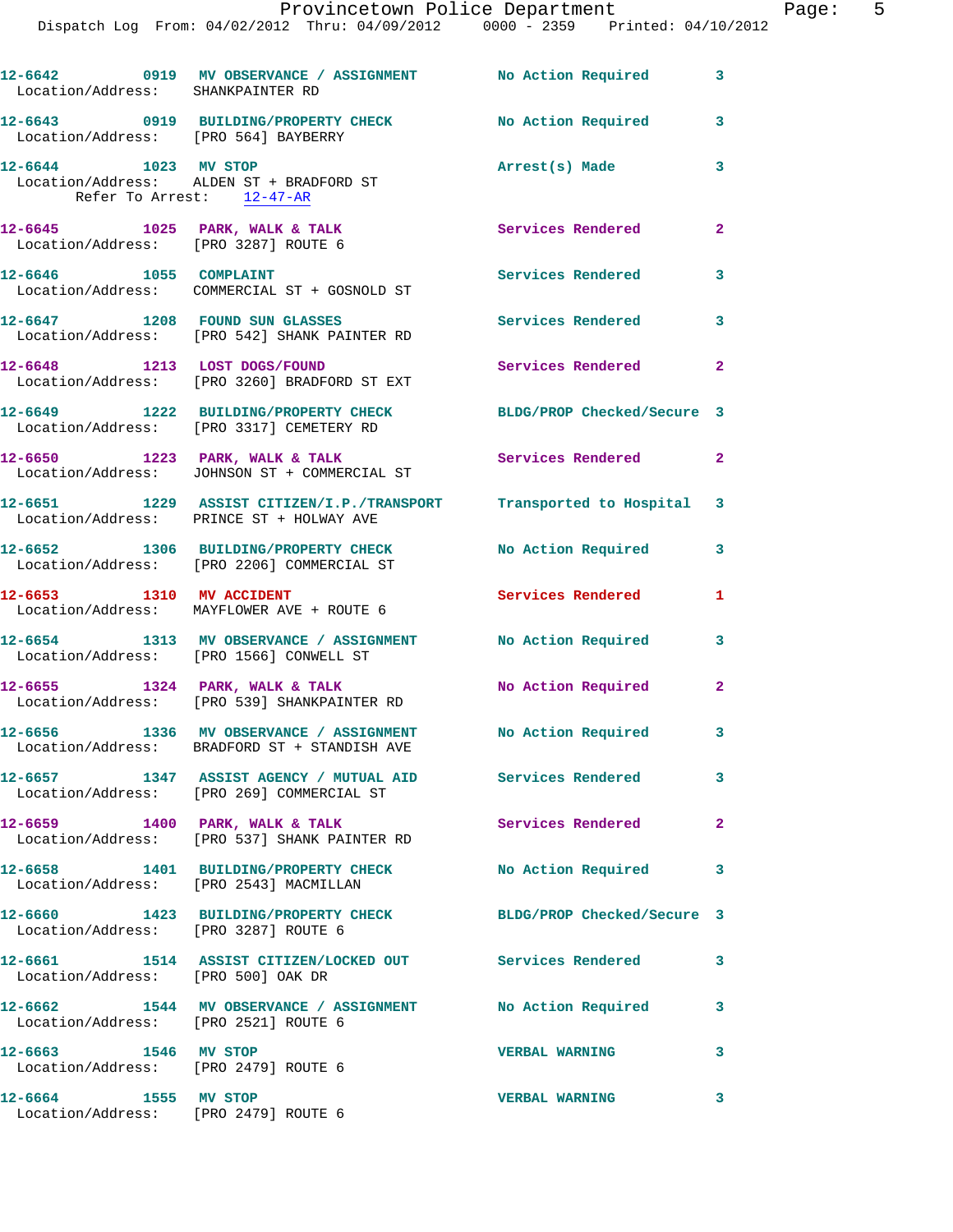|                                                                | 12-6665 1615 MV OBSERVANCE / ASSIGNMENT No Action Required<br>Location/Address: [PRO 2521] ROUTE 6             |                            | 3            |    |
|----------------------------------------------------------------|----------------------------------------------------------------------------------------------------------------|----------------------------|--------------|----|
| 12-6666 1635 ALARM/ELEVATOR<br>Location/Address: COMMERCIAL ST |                                                                                                                | Services Rendered          | 1            |    |
| 12-6667 1719 HARASSMENT<br>Location/Address: STANDISH AVE      |                                                                                                                | Services Rendered          | $\mathbf{2}$ |    |
|                                                                | 12-6668 1754 MEETING AT TOWN HALL<br>Location/Address: [PRO 105] COMMERCIAL ST                                 | Services Rendered          | 3            |    |
| Location/Address: COMMERCIAL ST                                | 12-6669 1907 SERVE RESTRAINING ORDER Could Not Locate                                                          |                            | $\mathbf{2}$ |    |
| Location/Address: COMMERCIAL ST                                | 12-6670 1941 SERVE RESTRAINING ORDER SPOKEN TO                                                                 |                            | $\mathbf{2}$ |    |
|                                                                | 12-6671 1949 BUILDING/PROPERTY CHECK BLDG/PROP Checked/Secure 3<br>Location/Address: [PRO 433] RYDER ST        |                            |              |    |
|                                                                | 12-6672 2000 BUILDING/PROPERTY CHECK<br>Location/Address: [PRO 3317] CEMETERY RD                               | BLDG/PROP Checked/Secure 3 |              |    |
|                                                                | 12-6673 2111 BUILDING/PROPERTY CHECK<br>Location/Address: [PRO 444] HIGH POLE                                  | BLDG/PROP Checked/Secure 3 |              |    |
|                                                                | 12-6674 2229 BUILDING/PROPERTY CHECK BLDG/PROP Checked/Secure 3<br>Location/Address: [PRO 545] SHANKPAINTER RD |                            |              |    |
|                                                                | 12-6675 2317 BUILDING/PROPERTY CHECK BLDG/PROP Checked/Secure 3<br>Location/Address: [PRO 175] COMMERCIAL ST   |                            |              |    |
|                                                                | 12-6676 2352 MV STOP<br>Location/Address: [PRO 2577] BRADFORD ST                                               | <b>VERBAL WARNING</b>      | 3            |    |
|                                                                | 12-6677 2358 MISSING PERSON<br>Location/Address: [PRO 542] SHANK PAINTER RD                                    | Services Rendered 1        |              |    |
| For Date: $04/04/2012$ - Wednesday                             |                                                                                                                |                            |              |    |
|                                                                | 12-6678 0004 ASSIST AGENCY / MUTUAL AID Services Rendered 3<br>Location/Address: [PRO 542] SHANK PAINTER RD    |                            |              |    |
| 12-6679 0018 LOBBY TRAFFIC                                     | Location/Address: [PRO 542] SHANK PAINTER RD                                                                   | <b>Services Rendered</b>   | $\mathbf{2}$ | 21 |
| 12-6680 0037 BAR CHECK                                         | Location/Address: [PRO 399] COMMERCIAL ST                                                                      | Services Rendered          | $\mathbf{2}$ |    |
|                                                                | 12-6681 0045 MV OBSERVANCE / ASSIGNMENT Services Rendered<br>Location/Address: BRADFORD ST + STANDISH ST       |                            | 3            |    |
|                                                                | 12-6683 0049 BUILDING/PROPERTY CHECK<br>Location/Address: [PRO 3259] MACMILLAN                                 | BLDG/PROP Checked/Secure 3 |              |    |
|                                                                | 12-6682 0050 BUILDING/PROPERTY CHECK<br>Location/Address: [PRO 2543] MACMILLAN                                 | BLDG/PROP Checked/Secure 3 |              |    |
|                                                                | 12-6684 0107 MV OBSERVANCE / ASSIGNMENT NO Action Required 3<br>Location/Address: [PRO 2577] BRADFORD ST       |                            |              |    |
|                                                                | 12-6685 0112 MV STOP<br>Location/Address: BRADFORD ST + BANGS ST                                               | Citation/Warning Issued 3  |              |    |
|                                                                | 12-6686 0155 BUILDING/PROPERTY CHECK<br>Location/Address: [PRO 3296] SHANKPAINTER RD                           | BLDG/PROP Checked/Secure 3 |              |    |
| 12-6687                                                        | 0230 BUILDING/PROPERTY CHECK                                                                                   | BLDG/PROP Checked/Secure 3 |              |    |

Location/Address: [PRO 1638] COMMERCIAL ST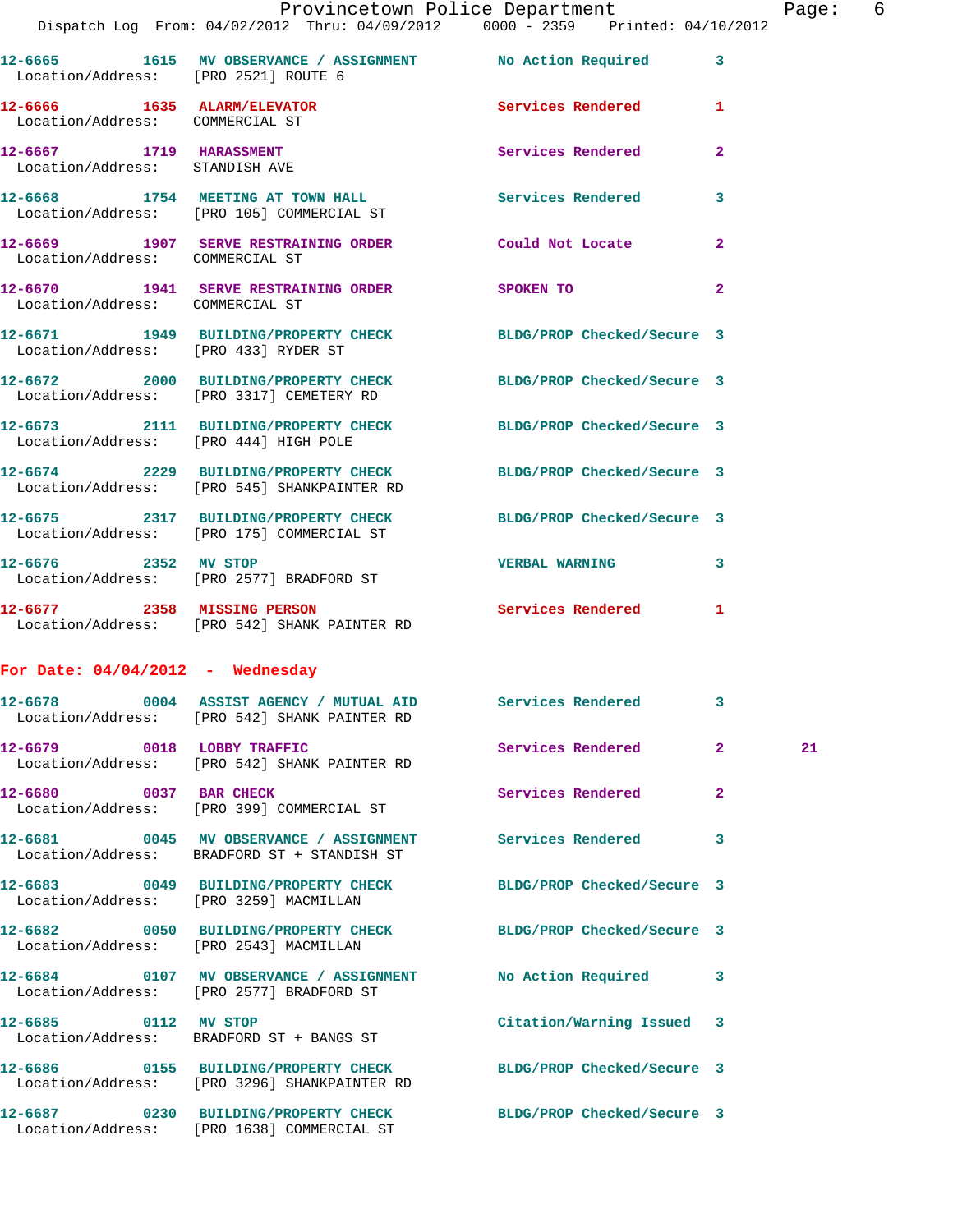|                                                                       | 12-6688 0321 BUILDING/PROPERTY CHECK<br>Location/Address: [PRO 2542] COMMERCIAL ST       | BLDG/PROP Checked/Secure 3 |              |
|-----------------------------------------------------------------------|------------------------------------------------------------------------------------------|----------------------------|--------------|
|                                                                       | 12-6689 0428 BUILDING/PROPERTY CHECK<br>Location/Address: [PRO 545] SHANKPAINTER RD      | BLDG/PROP Checked/Secure 3 |              |
|                                                                       | 12-6690 0521 BUILDING/PROPERTY CHECK<br>Location/Address: [PRO 447] JEROME SMITH RD      | No Action Required         | 3            |
|                                                                       | 12-6691 0646 SPEED DOLLY NOT WORKING<br>Location/Address: [PRO 542] SHANK PAINTER RD     | Services Rendered          | 3            |
| 12-6692 0716 MEDICAL/CODE 99<br>Location/Address: [PRO 3222] ALDEN ST |                                                                                          | Services Rendered          | 1            |
|                                                                       | 12-6693 0816 BUILDING/PROPERTY CHECK<br>Location/Address: [PRO 1638] COMMERCIAL ST       | No Action Required         | 3            |
| Location/Address: CONANT ST                                           | $12-6694$ 0820 PARK, WALK & TALK                                                         | No Action Required         | $\mathbf{2}$ |
|                                                                       | 12-6698 0820 BUILDING/PROPERTY CHECK<br>Location/Address: [PRO 3163] WINTHROP ST         | No Action Required         | 3            |
|                                                                       | 12-6695 0856 BUILDING/PROPERTY CHECK<br>Location/Address: [PRO 2977] COMMERCIAL ST       | BLDG/PROP Checked/Secure 3 |              |
| 12-6696 0858 911 GENERAL<br>Location/Address: [TRU] ROUTE 6 ST        |                                                                                          | Services Rendered 1        |              |
|                                                                       | 12-6697 0910 BUILDING/PROPERTY CHECK<br>Location/Address: [PRO 2543] MACMILLAN WHARF     | BLDG/PROP Checked/Secure 3 |              |
| Location/Address: [PRO 571] ALDEN ST                                  | 12-6699 0920 BUILDING/PROPERTY CHECK                                                     | BLDG/PROP Checked/Secure 3 |              |
|                                                                       | 12-6700 0926 BUILDING/PROPERTY CHECK<br>Location/Address: [PRO 2206] COMMERCIAL ST       | BLDG/PROP Checked/Secure 3 |              |
|                                                                       | 12-6703 0926 BUILDING/PROPERTY CHECK<br>Location/Address: [PRO 106] COMMERCIAL ST        | No Action Required         | 3            |
|                                                                       | 12-6701 0929 MV OBSERVANCE / ASSIGNMENT<br>Location/Address: SHANK PAINTER RD + ROUTE 6  | No Action Required 3       |              |
|                                                                       | 12-6702 0933 BUILDING/PROPERTY CHECK<br>Location/Address: [PRO 3317] CEMETERY RD         | BLDG/PROP Checked/Secure 3 |              |
|                                                                       | 12-6704 1002 ASSIST AGENCY / MUTUAL AID<br>Location/Address: [PRO 1892] SHANK PAINTER RD | Services Rendered          | 3            |
| 12-6705 1003 MV STOP                                                  | Location/Address: [PRO 106] COMMERCIAL ST                                                | <b>VERBAL WARNING</b>      | 3            |
|                                                                       | 12-6706 1041 BUILDING/PROPERTY CHECK<br>Location/Address: [PRO 3318] CEMETERY RD         | BLDG/PROP Checked/Secure 3 |              |
| 12-6707 1044 MEDICAL EMERGENCY                                        | Location/Address: [PRO 3222] ALDEN ST                                                    | Transported to Hospital 1  |              |
| Location/Address: [PRO 512] PRINCE ST                                 | 12-6708 1052 BUILDING/PROPERTY CHECK                                                     | BLDG/PROP Checked/Secure 3 |              |
| Location/Address: [PRO 3440] ROUTE 6                                  | 12-6709 1057 MV OBSERVANCE / ASSIGNMENT Services Rendered                                |                            | 3            |
| 1104 MV STOP<br>12-6710<br>Location/Address: ROUTE 6 + SNAIL RD       |                                                                                          | Citation/Warning Issued 3  |              |
| 12-6711 1110 PARK, WALK & TALK                                        |                                                                                          | Services Rendered          | $\mathbf{2}$ |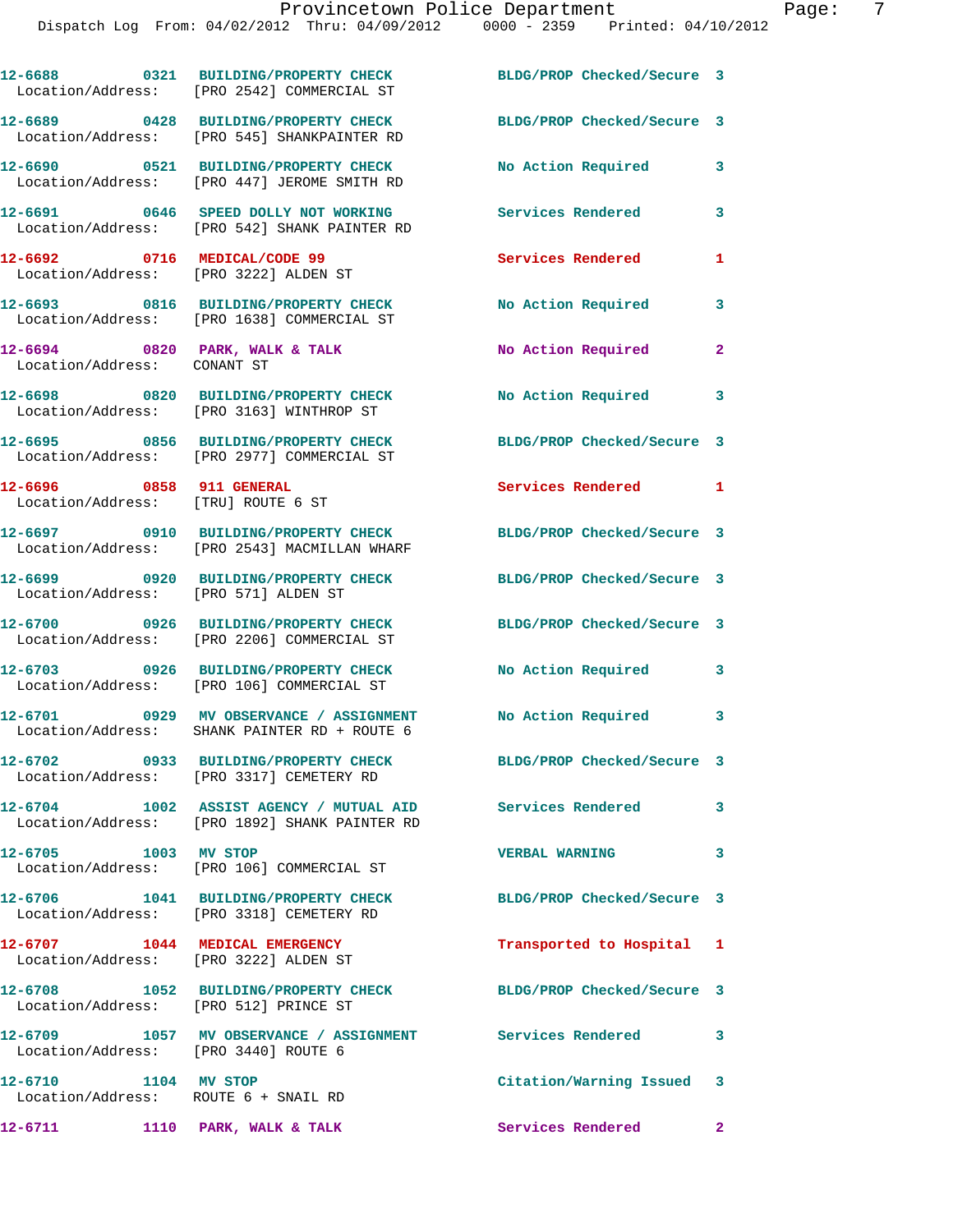|                                                              | Dispatch Log From: 04/02/2012 Thru: 04/09/2012 0000 - 2359 Printed: 04/10/2012                                            | Provincetown Police Department Page: 8 |                |  |
|--------------------------------------------------------------|---------------------------------------------------------------------------------------------------------------------------|----------------------------------------|----------------|--|
| Location/Address: [PRO 3721] ALDEN ST                        |                                                                                                                           |                                        |                |  |
|                                                              | 12-6712 1111 SERVE RESTRAINING ORDER Services Rendered 2<br>Location/Address: [PRO 542] SHANK PAINTER RD                  |                                        |                |  |
| 12-6713 1117 MV STOP<br>Location/Address: ROUTE 6 + SNAIL RD |                                                                                                                           | Citation/Warning Issued 3              |                |  |
| 12-6714 1157 MV STOP                                         | Location/Address: ROUTE 6 + SNAIL RD                                                                                      | Citation/Warning Issued 3              |                |  |
| Location/Address: ROUTE 6                                    | 12-6715 1233 MV OBSERVANCE / ASSIGNMENT No Action Required 3                                                              |                                        |                |  |
| Location/Address: [PRO 564] BAYBERRY                         | 12-6716 1301 BUILDING/PROPERTY CHECK BLDG/PROP Checked/Secure 3                                                           |                                        |                |  |
|                                                              | 12-6717 1548 BUILDING/PROPERTY CHECK BLDG/PROP Checked/Secure 3<br>Location/Address: [PRO 2543] MACMILLAN                 |                                        |                |  |
| Location/Address: COMMERCIAL ST                              |                                                                                                                           | Services Rendered 1                    |                |  |
|                                                              | 12-6719 1621 PARK, WALK & TALK<br>Thermian (Madress: FRAG 1751 COMMERCIAL ST<br>Location/Address: [PRO 175] COMMERCIAL ST | <b>Services Rendered</b>               | $\overline{2}$ |  |
|                                                              | 12-6720 1621 MV OBSERVANCE / ASSIGNMENT Services Rendered<br>Location/Address: [PRO 1244] RACE POINT RD                   |                                        | 3              |  |
| 12-6721 1631 MV STOP                                         | Location/Address: [PRO 2818] CONWELL ST                                                                                   | <b>VERBAL WARNING</b>                  | 3              |  |
| Location/Address: [PRO 564] BAYBERRY                         | 12-6723 1703 BUILDING/PROPERTY CHECK BLDG/PROP Checked/Secure 3                                                           |                                        |                |  |
|                                                              | 12-6724 1705 BUILDING/PROPERTY CHECK BLDG/PROP Checked/Secure 3<br>Location/Address: [PRO 488] MAYFLOWER ST               |                                        |                |  |
| Location/Address: [PRO 2521] ROUTE 6                         | 12-6725 1727 MV OBSERVANCE / ASSIGNMENT VERBAL WARNING                                                                    |                                        | 3              |  |
| 1741 MV STOP<br>12-6726<br>Location/Address: ROUTE 6         |                                                                                                                           | VERBAL WARNING                         | 3              |  |
|                                                              | 12-6727 1750 MV OBSERVANCE / ASSIGNMENT No Action Required<br>Location/Address: [PRO 3257] SHANKPAINTER RD                |                                        | 3              |  |
|                                                              | 12-6728 1756 MV STOP<br>Location/Address: SHANK PAINTER RD + BROWNE ST                                                    | <b>VERBAL WARNING</b>                  | 3              |  |
| 12-6729 1816 MV STOP<br>Location/Address: ROUTE 6            |                                                                                                                           | <b>VERBAL WARNING</b>                  | 3              |  |
| Location/Address: [PRO 2] ALDEN ST                           | 12-6730 1850 BUILDING/PROPERTY CHECK Services Rendered                                                                    |                                        | 3              |  |
| 12-6731 1900 FOLLOW UP                                       | Location/Address: [PRO 37] BRADFORD ST                                                                                    | LICENSING VIOLATION                    | 2              |  |
|                                                              | 12-6732 2019 MV DISABLED<br>Location/Address: [PRO 285] COMMERCIAL ST                                                     | No Action Required                     | $\mathbf{2}$   |  |
|                                                              | 12-6733 2050 ASSIST AGENCY / MUTUAL AID Services Rendered<br>Location/Address: [PRO 2214] CONWELL ST                      |                                        | 3              |  |
|                                                              | 12-6734 2136 BUILDING/PROPERTY CHECK BLDG/PROP Checked/Secure 3<br>Location/Address: [PRO 519] RACE POINT RD              |                                        |                |  |
| Location/Address: [PRO 94] BRADFORD ST                       | 12-6735 2139 MV OBSERVANCE / ASSIGNMENT Services Rendered                                                                 |                                        | 3              |  |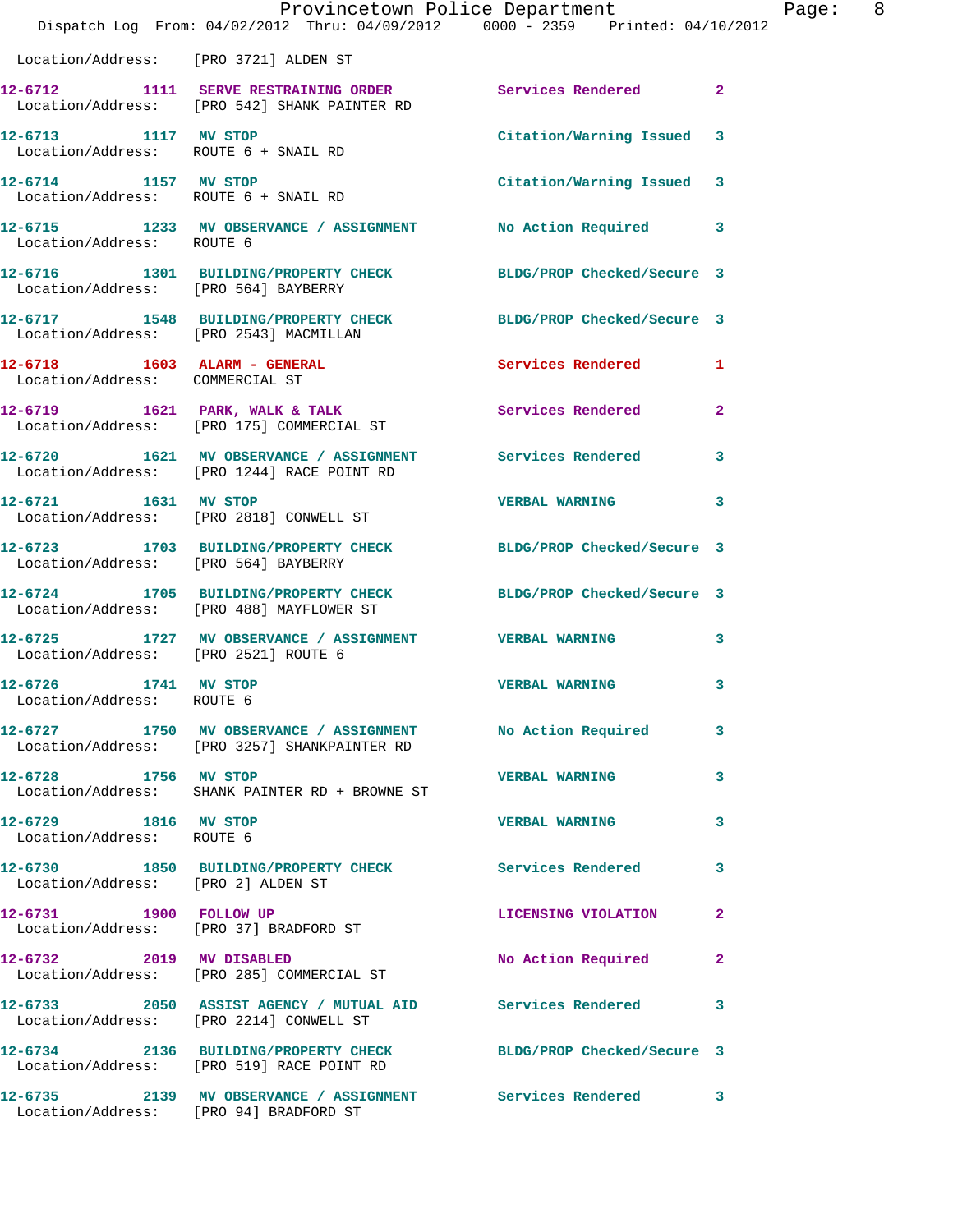|                                        | Provincetown Police Department The Page: 9<br>Dispatch Log From: 04/02/2012 Thru: 04/09/2012   0000 - 2359   Printed: 04/10/2012 |                            |             |    |  |
|----------------------------------------|----------------------------------------------------------------------------------------------------------------------------------|----------------------------|-------------|----|--|
|                                        | 12-6736 2148 MV STOP<br>Location/Address: CENTER ST + BRADFORD ST                                                                | <b>VERBAL WARNING</b>      | 3           |    |  |
|                                        | 12-6737 2159 BUILDING/PROPERTY CHECK BLDG/PROP Checked/Secure 3<br>Location/Address: [PRO 530] SHANKPAINTER RD                   |                            |             |    |  |
|                                        | 12-6738 2212 BUILDING/PROPERTY CHECK BLDG/PROP Checked/Secure 3<br>Location/Address: [PRO 306] COMMERCIAL ST                     |                            |             |    |  |
|                                        |                                                                                                                                  |                            |             |    |  |
|                                        | 12-6740 2221 MV STOP<br>Location/Address: [PRO 105] COMMERCIAL ST                                                                | <b>VERBAL WARNING</b>      | 3           |    |  |
| Location/Address: [PRO 2513] ROUTE 6   | 12-6741 2347 MV OBSERVANCE / ASSIGNMENT Services Rendered                                                                        |                            | 3           |    |  |
| For Date: $04/05/2012$ - Thursday      |                                                                                                                                  |                            |             |    |  |
| Location/Address: [PRO 2543] MACMILLAN | 12-6742 0024 BUILDING/PROPERTY CHECK BLDG/PROP Checked/Secure 3                                                                  |                            |             |    |  |
|                                        | 12-6743 0026 BUILDING/PROPERTY CHECK BLDG/PROP Checked/Secure 3<br>Location/Address: [PRO 3259] MACMILLAN                        |                            |             |    |  |
|                                        | 12-6744 0040 BUILDING/PROPERTY CHECK BLDG/PROP Checked/Secure 3<br>Location/Address: [PRO 2577] BRADFORD ST                      |                            |             |    |  |
|                                        | 12-6745 0045 ALARM - GENERAL<br>Location/Address: [PRO 595] BRADFORD ST                                                          | False Alarm 1              |             |    |  |
|                                        | 12-6746  0108 MV OBSERVANCE / ASSIGNMENT  No Action Required<br>Location/Address: [PRO 2577] BRADFORD ST                         |                            | 3           |    |  |
|                                        | 12-6747 0110 BUILDING/PROPERTY CHECK Services Rendered 3<br>Location/Address: [PRO 2483] COMMERCIAL ST                           |                            |             |    |  |
|                                        | 12-6748 0138 LOBBY TRAFFIC<br>Location/Address: [PRO 542] SHANK PAINTER RD                                                       | Services Rendered          | $2^{\circ}$ | 17 |  |
|                                        | 12-6749 0241 BUILDING/PROPERTY CHECK<br>Location/Address: [PRO 105] COMMERCIAL ST                                                | BLDG/PROP Checked/Secure 3 |             |    |  |
|                                        | 12-6750 0303 BUILDING/PROPERTY CHECK<br>Location/Address: [PRO 530] SHANKPAINTER RD                                              | BLDG/PROP Checked/Secure 3 |             |    |  |
|                                        | 12-6751 0539 BUILDING/PROPERTY CHECK<br>Location/Address: [PRO 545] SHANKPAINTER RD                                              | BLDG/PROP Checked/Secure 3 |             |    |  |
|                                        | 12-6752 0607 BUILDING/PROPERTY CHECK BLDG/PROP Checked/Secure 3<br>Location/Address: [PRO 1646] WINSLOW ST                       |                            |             |    |  |
|                                        | 12-6753 0744 BUILDING/PROPERTY CHECK<br>Location/Address: [PRO 3317] CEMETERY RD                                                 | BLDG/PROP Checked/Secure 3 |             |    |  |
| Location/Address: ROUTE 6              | 12-6754 0749 MV OBSERVANCE / ASSIGNMENT Services Rendered                                                                        |                            | 3           |    |  |
| Location/Address: ROUTE 6              | 12-6755 0759 CIT 90/11 & VERBAL 90/18 Citation/Warning Issued 3                                                                  |                            |             |    |  |
| Location/Address: [PRO 3287] ROUTE 6   | 12-6756 0825 BUILDING/PROPERTY CHECK                                                                                             | BLDG/PROP Checked/Secure 3 |             |    |  |
| Location/Address: ROUTE 6              | 12-6757 0826 WRITTEN WARNING 90/18 Citation/Warning Issued 3                                                                     |                            |             |    |  |
| Location/Address: ROUTE 6              | 12-6758 0836 WRITTEN WARNING 87/7C                                                                                               | Citation/Warning Issued 3  |             |    |  |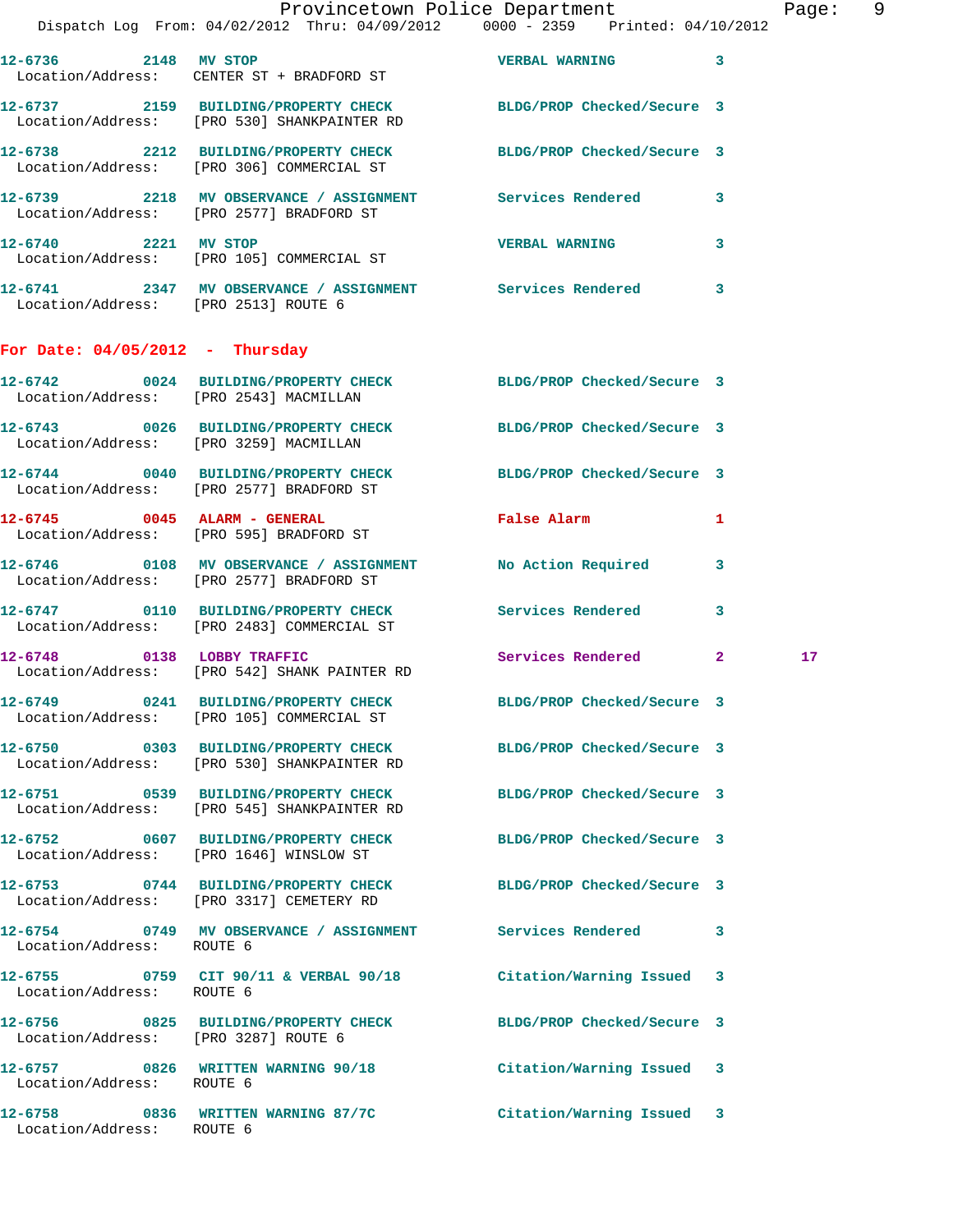## Provincetown Police Department Page: 10

Dispatch Log From: 04/02/2012 Thru: 04/09/2012 0000 - 2359 Printed: 04/10/2012

| 12-6759 0928 MV STOP<br>Location/Address: ROUTE 6                      |                                                                                                                    | <b>VERBAL WARNING</b>      | $\mathbf{3}$            |
|------------------------------------------------------------------------|--------------------------------------------------------------------------------------------------------------------|----------------------------|-------------------------|
| Location/Address: [PRO 571] ALDEN ST                                   | 12-6760 0937 BUILDING/PROPERTY CHECK Services Rendered 3                                                           |                            |                         |
|                                                                        | 12-6761 0950 PARK, WALK & TALK<br>Location/Address: [PRO 285] COMMERCIAL ST                                        | Services Rendered          | $\overline{a}$          |
|                                                                        | 12-6762 1003 REASSURANCE CHECK<br>Location/Address: [PRO 3632] COMMERCIAL ST                                       | <b>Services Rendered</b>   | 3                       |
|                                                                        | 12-6763 1018 PARK, WALK & TALK<br>Location/Address: [PRO 537] SHANK PAINTER RD                                     | Services Rendered          | $\overline{2}$          |
| Location/Address: COMMERCIAL ST                                        | 12-6764 1029 SUSPICIOUS ACTIVITY/PHONE SCAM Services Rendered                                                      |                            | $\mathbf{2}$            |
|                                                                        | 12-6765 1035 BUILDING/PROPERTY CHECK<br>Location/Address: [PRO 2206] COMMERCIAL ST                                 | BLD/PROP CHECKED UNSECUR 3 |                         |
|                                                                        | $12-6766$ 1041 PARK, WALK & TALK<br>Location/Address: [PRO 2645] SHANK PAINTER RD                                  | Services Rendered 2        |                         |
| Location/Address: [PRO 437] FREEMAN ST                                 | 12-6767 1043 VERBAL ONE WAY VIOLATION VERBAL WARNING                                                               |                            | 3                       |
| Location: SNAIL ROAD                                                   | 12-6768 1050 MV OBSERVANCE / ASSIGNMENT Services Rendered                                                          |                            | 3                       |
|                                                                        | 12-6769 1052 ASSIST CITIZEN/FINGERPRINTS Services Rendered<br>Location/Address: [PRO 542] SHANK PAINTER RD         |                            | 3                       |
|                                                                        | 12-6770 1057 VERBAL WARNING 90/18<br>Location/Address: BRADFORD ST + COMMERCIAL ST                                 | <b>VERBAL WARNING</b>      | 3                       |
| 12-6771 1105 VERBAL 90/18<br>Location/Address: BERRY LN                |                                                                                                                    | <b>VERBAL WARNING</b>      | 3                       |
|                                                                        | 12-6772 1119 WRIT WARN 90/18 & EXPIRED LIC. Citation/Warning Issued 3<br>Location/Address: [PRO 373] COMMERCIAL ST |                            |                         |
| 12-6773 1218 FOLLOW UP                                                 | Location/Address: [PRO 2818] CONWELL ST                                                                            | No Action Required 2       |                         |
| 12-6774 1223 FOLLOW UP                                                 | Location/Address: [PRO 290] COMMERCIAL ST                                                                          | No Action Required         | 2 <sub>1</sub>          |
|                                                                        | 12-6775 1232 ASSIST AGENCY / MUTUAL AID Services Rendered<br>Location/Address: [PRO 3296] SHANK PAINTER RD         |                            | $\overline{\mathbf{3}}$ |
|                                                                        | 12-6776 1255 LOST MASS DRIVERS LICENSE Services Rendered<br>Location/Address: [PRO 1449] ATKINS MAYO RD            |                            | $\overline{\mathbf{3}}$ |
| 12-6777 1258 PARK, WALK & TALK<br>Location/Address: [PRO 3287] ROUTE 6 |                                                                                                                    | Services Rendered 2        |                         |
| Location/Address: COMMERCIAL ST                                        | 12-6778 1314 PARK, WALK & TALK                                                                                     | Services Rendered          | $\mathbf{2}$            |
|                                                                        | 12-6779 1348 BUILDING/PROPERTY CHECK BLDG/PROP Checked/Secure 3<br>Location/Address: [PRO 3318] CEMETERY RD        |                            |                         |
| 12-6780 1358 MV DISABLED                                               | Location/Address: [PRO 2577] BRADFORD ST                                                                           | <b>Services Rendered</b>   | $\mathbf{2}$            |
| Location/Address: [PRO 3305] COURT ST                                  | 12-6781 1433 COMPLAINT/CAMPER BLOCKING WAY Services Rendered 3                                                     |                            |                         |
| 12-6782 1441 MEDICAL EMERGENCY                                         |                                                                                                                    | PATIENT REFUSAL 1          |                         |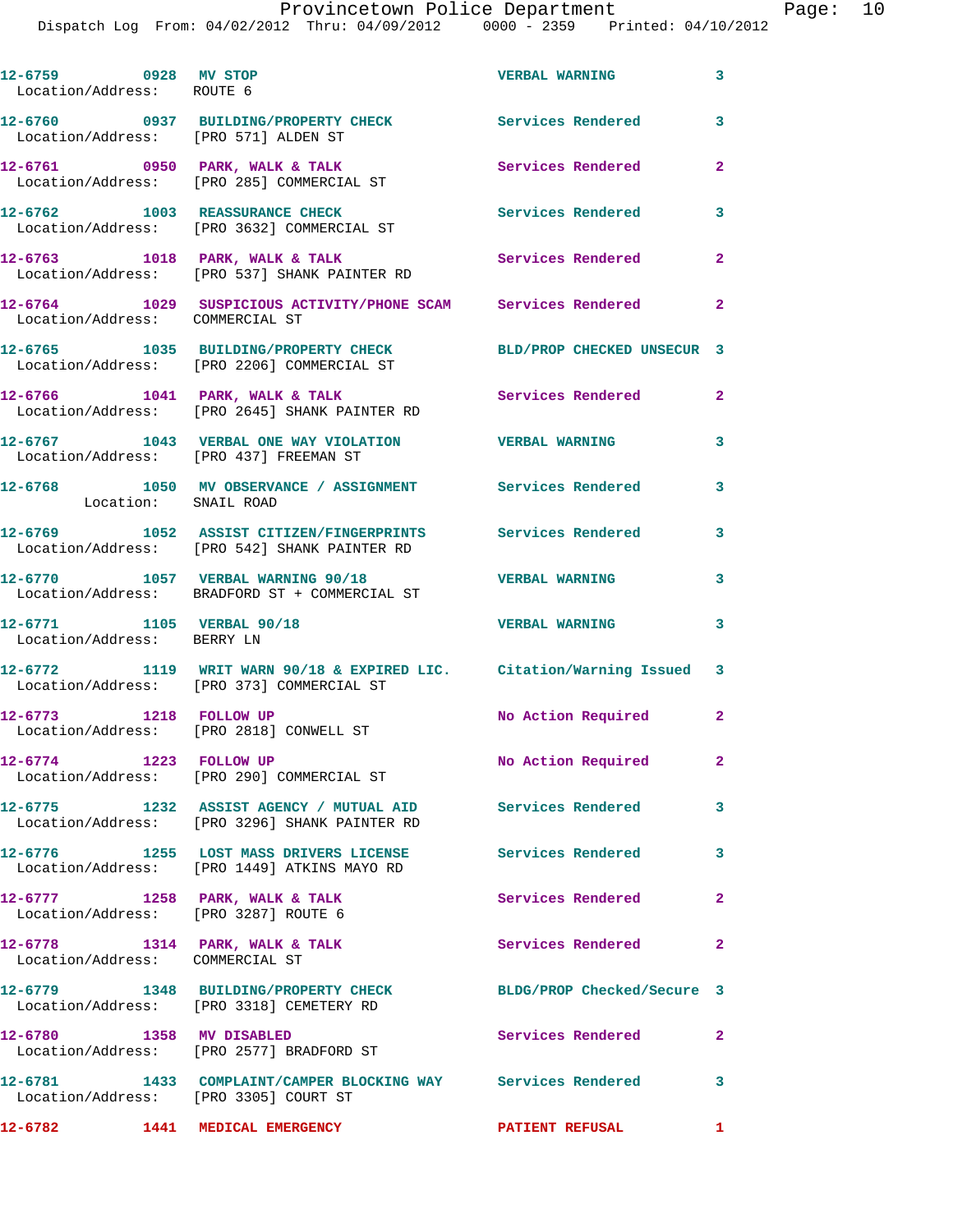|                                                                  | Provincetown Police Department<br>Dispatch Log From: 04/02/2012 Thru: 04/09/2012 0000 - 2359 Printed: 04/10/2012 |                            |                         |
|------------------------------------------------------------------|------------------------------------------------------------------------------------------------------------------|----------------------------|-------------------------|
|                                                                  | Location/Address: [PRO 2391] BRADFORD ST                                                                         |                            |                         |
| 12-6785 1459 SERVICE CALL<br>Location/Address: THISTLEMORE RD    |                                                                                                                  | <b>Services Rendered</b>   | 3                       |
| Location/Address: COMMERCIAL ST                                  | 12-6783 1521 ANIMAL CALL/LOOSE DOG                                                                               | Services Rendered          | $\overline{\mathbf{2}}$ |
|                                                                  | 12-6784 1551 DR ORDERED TRANSPORT<br>Location/Address: [PRO 440] HARRY KEMP WAY                                  | Transported to Hospital    | 1                       |
|                                                                  | 12-6786 1623 BUILDING/PROPERTY CHECK<br>Location/Address: [PRO 2543] MACMILLAN WHARF                             | BLDG/PROP Checked/Secure 3 |                         |
|                                                                  | $12-6787$ 1628 PARK, WALK & TALK<br>Location/Address: [PRO 175] COMMERCIAL ST                                    | Services Rendered          | $\mathbf{2}$            |
| 12-6788 1633 MV ACCIDENT                                         | Location/Address: [PRO 1882] SHANK PAINTER RD                                                                    | Services Rendered          | 1                       |
|                                                                  | 12-6789 1701 MV OBSERVANCE / ASSIGNMENT<br>Location/Address: [PRO 1244] RACE POINT RD                            | <b>Services Rendered</b>   | 3                       |
| 12-6790 1701 MV STOP                                             | Location/Address: [PRO 2818] CONWELL ST                                                                          | <b>VERBAL WARNING</b>      | 3                       |
| Location/Address: SNAIL ROAD & ROUTE 6                           | 12-6791 1708 TWO WHITE BROWN LOOSE DOGS Could Not Locate                                                         |                            | $\overline{2}$          |
|                                                                  | 12-6792 1805 BUILDING/PROPERTY CHECK BLDG/PROP Checked/Secure 3<br>Location/Address: [PRO 564] BAYBERRY AVE      |                            |                         |
| 12-6793 1806 MV STOP                                             | Location/Address: [PRO 521] ROUTE 6                                                                              | <b>VERBAL WARNING</b>      | 3                       |
|                                                                  | 12-6794 1806 ASSIST AGENCY / MUTUAL AID Services Rendered<br>Location/Address: [PRO 197] COMMERCIAL ST           |                            | 3                       |
| 12-6795 1823 ANIMAL CALL<br>Location/Address: [PRO 2521] ROUTE 6 |                                                                                                                  | Could Not Locate           | $\mathbf{2}$            |
| 12-6797 1926                                                     | <b>FOUND CARDS</b><br>Location/Address: [PRO 539] SHANK PAINTER RD                                               | Services Rendered          | 3                       |
| 12-6798 1936 MV STOP                                             | Location/Address: [PRO 43] BRADFORD ST                                                                           | <b>VERBAL WARNING</b>      | 3                       |
| 12-6799 1944 FIRE, OTHER                                         | Location/Address: [PRO 1892] SHANK PAINTER RD                                                                    | SPOKEN TO                  | 1                       |
| 12-6800 1946 MV STOP                                             | Location/Address: [PRO 29] BRADFORD ST                                                                           | <b>VERBAL WARNING</b>      | з                       |
| 12-6801 1953 MV STOP                                             | Location/Address: [PRO 1886] BRADFORD ST                                                                         | <b>VERBAL WARNING</b>      | 3                       |
| 12-6802 2007 ALARM - FIRE                                        | Location/Address: [PRO 512] PRINCE ST                                                                            | <b>Services Rendered</b>   | 1                       |
|                                                                  | 12-6803 2033 BUILDING/PROPERTY CHECK BLDG/PROP Checked/Secure 3<br>Location/Address: [PRO 440] HARRY KEMP WAY    |                            |                         |
| Location/Address: [PRO 94] BRADFORD ST                           | 12-6804 2107 MV OBSERVANCE / ASSIGNMENT Services Rendered                                                        |                            | 3                       |
|                                                                  | 12-6805 2112 MV STOP<br>Location/Address: BRADFORD ST + JOHNSON ST                                               | <b>VERBAL WARNING</b>      | 3                       |
| 12-6806 2138 MV STOP                                             | Location/Address: [PRO 1184] COMMERCIAL ST                                                                       | <b>VERBAL WARNING</b>      | 3                       |

Page: 11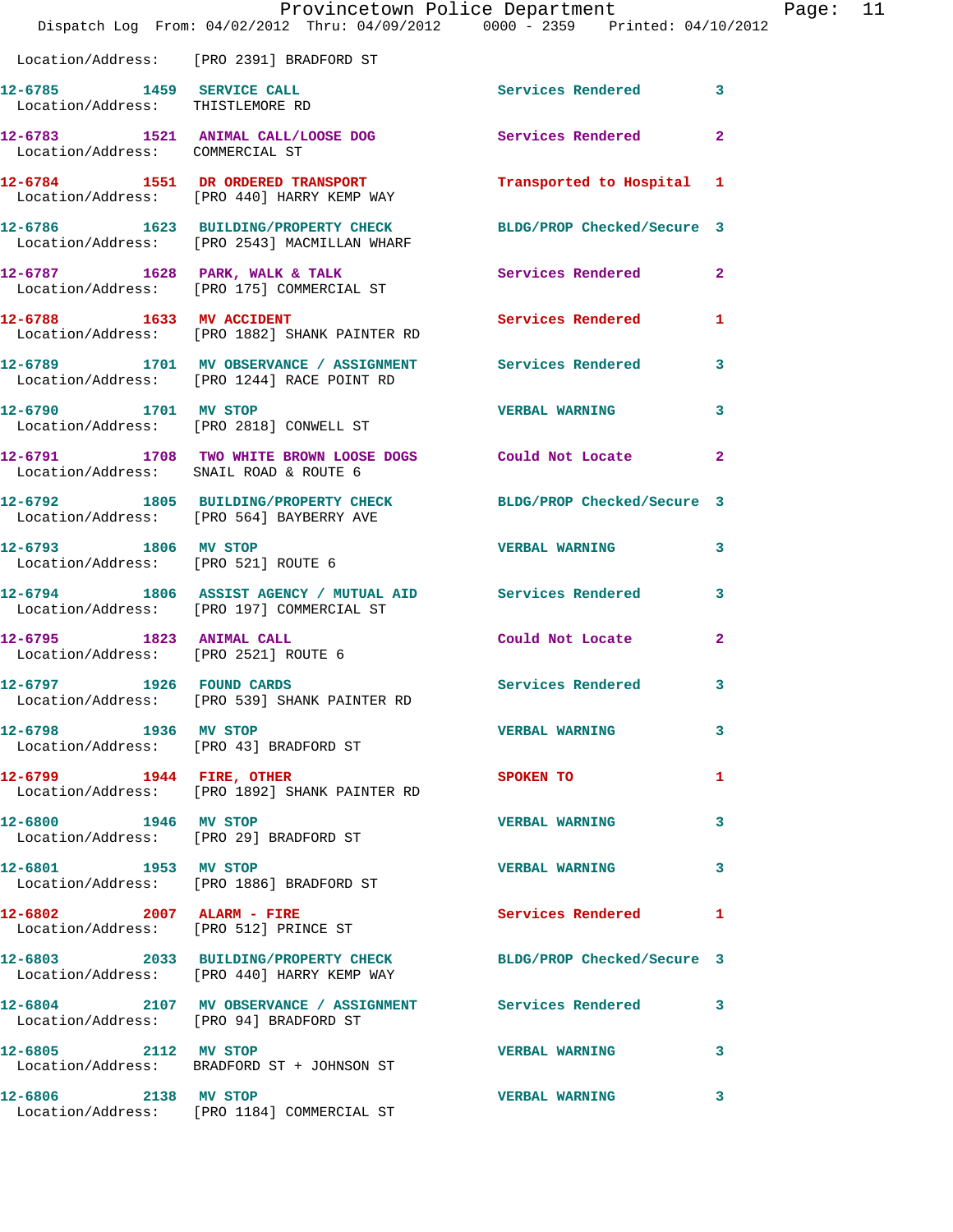|                                        | Provincetown Police Department The Rage: 12<br>Dispatch Log From: 04/02/2012 Thru: 04/09/2012 0000 - 2359 Printed: 04/10/2012 |                            |                |
|----------------------------------------|-------------------------------------------------------------------------------------------------------------------------------|----------------------------|----------------|
|                                        |                                                                                                                               |                            |                |
|                                        | 12-6807 2148 BUILDING/PROPERTY CHECK BLDG/PROP Checked/Secure 3<br>Location/Address: [PRO 1638] COMMERCIAL ST                 |                            |                |
| Location/Address: SHANK PAINTER RD     | 12-6808 2302 LOST BLK SPRINT HTC CELL PHONE Services Rendered 3                                                               |                            |                |
|                                        | 12-6809 2323 BUILDING/PROPERTY CHECK Services Rendered 3<br>Location/Address: [PRO 306] COMMERCIAL ST                         |                            |                |
|                                        | 12-6810 2329 MV OBSERVANCE / ASSIGNMENT Services Rendered 3<br>Location/Address: STANDISH ST + BRADFORD ST                    |                            |                |
| Location/Address: [PRO 2521] ROUTE 6   | 12-6811 2349 MV OBSERVANCE / ASSIGNMENT Services Rendered 3                                                                   |                            |                |
| For Date: $04/06/2012$ - Friday        |                                                                                                                               |                            |                |
|                                        | 12-6812 0011 BUILDING/PROPERTY CHECK Services Rendered 3<br>Location/Address: [PRO 3259] MACMILLAN                            |                            |                |
|                                        | 12-6813 0020 LOBBY TRAFFIC<br>Location/Address: [PRO 542] SHANK PAINTER RD                                                    | Services Rendered 2        | 32             |
|                                        | 12-6814 0044 MEDICAL EMERGENCY<br>Location/Address: [PRO 178] COMMERCIAL ST                                                   | Taken to Family/Guardian 1 |                |
|                                        | 12-6815 0102 BUILDING/PROPERTY CHECK Services Rendered 3<br>Location/Address: [PRO 488] MAYFLOWER ST                          |                            |                |
|                                        | 12-6816 0116 BUILDING/PROPERTY CHECK BLDG/PROP Checked/Secure 3<br>Location/Address: [PRO 175] COMMERCIAL ST                  |                            |                |
| Location/Address: [PRO 3287] ROUTE 6   | 12-6817 0401 BUILDING/PROPERTY CHECK Services Rendered 3                                                                      |                            |                |
| Location/Address: [PRO 2518] ROUTE 6   | 12-6818 0552 MV OBSERVANCE / ASSIGNMENT Services Rendered 3                                                                   |                            |                |
| Location/Address: [PRO 2038] CENTER ST | 12-6819 0606 MEDICAL EMERGENCY                                                                                                | Transported to Hospital 1  |                |
|                                        | 12-6820 0625 BUILDING/PROPERTY CHECK BLDG/PROP Checked/Secure 3<br>Location/Address: [PRO 1638] COMMERCIAL ST                 |                            |                |
|                                        | 12-6821 0718 BUILDING/PROPERTY CHECK BLDG/PROP Checked/Secure 3<br>Location/Address: [PRO 3317] CEMETERY RD                   |                            |                |
| Location/Address: BRADFORD ST          | 12-6822 0747 MV OBSERVANCE / ASSIGNMENT Services Rendered 3                                                                   |                            |                |
| Location/Address: ROUTE 6              | 12-6823 0812 MV OBSERVANCE / ASSIGNMENT Services Rendered 3                                                                   |                            |                |
| Location/Address: ROUTE 6              | 12-6824 0818 WRITTEN WARNING 90/18 Citation/Warning Issued 3                                                                  |                            |                |
| Location/Address: ROUTE 6              | 12-6825 0827 VERBAL FOR SPEED WERBAL WARNING 3                                                                                |                            |                |
| Location/Address: BRADFORD ST          | 12-6827 0841 MV COMPLAINT/ABANDONNED Vehicle Towed                                                                            |                            | $\overline{2}$ |
| Location/Address: ROUTE 6              | 12-6826 0843 CITAITON 90/18 Citation/Warning Issued 3                                                                         |                            |                |
|                                        | 12-6830 0859 PARK, WALK & TALK 3 Services Rendered 2<br>Location/Address: [PRO 285] COMMERCIAL ST                             |                            |                |
|                                        | 12-6829 0904 ASSIST CITIZEN/CHILD Services Rendered 3<br>Location/Address: [PRO 542] SHANK PAINTER RD                         |                            |                |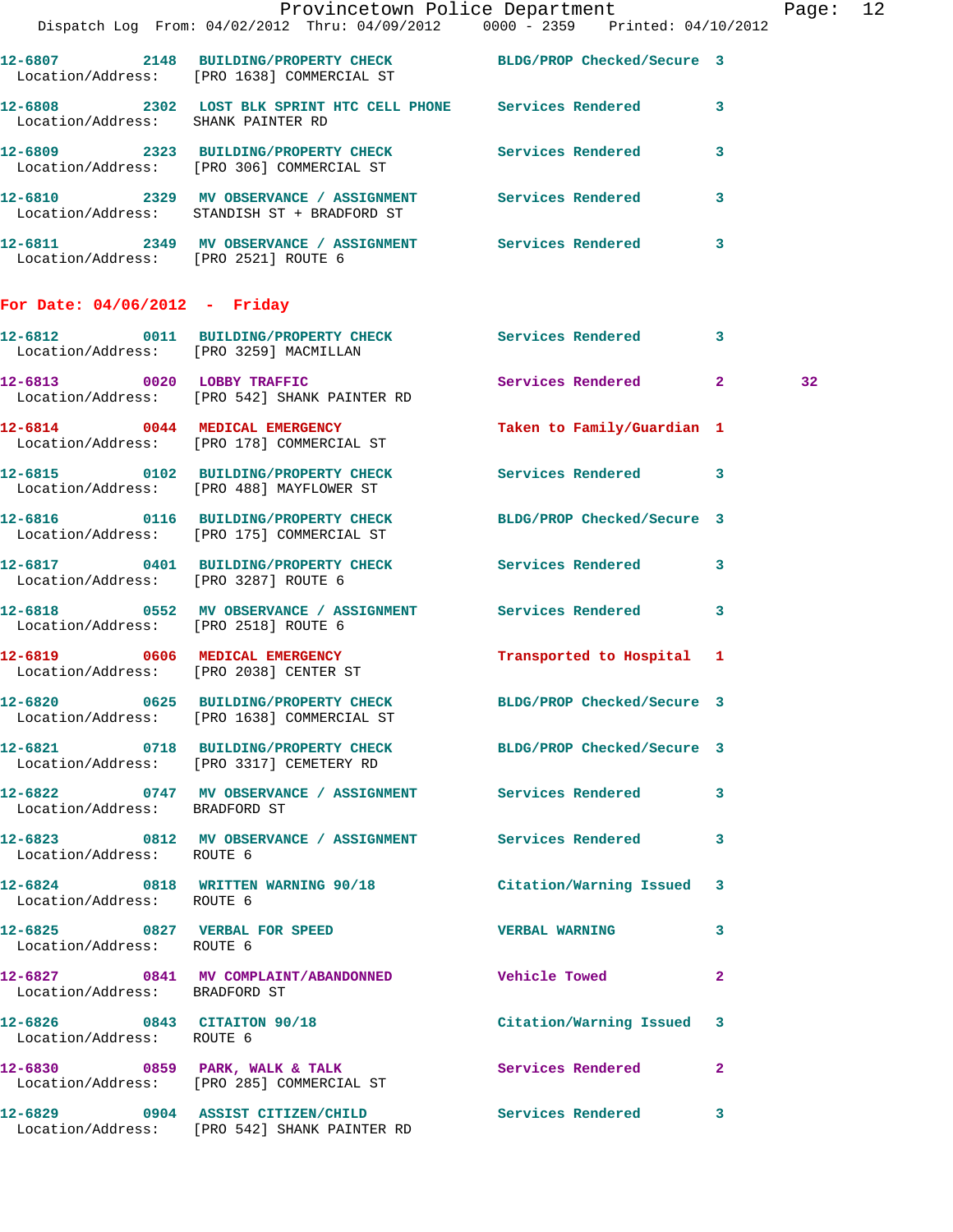Dispatch Log From: 04/02/2012 Thru: 04/09/2012 0000 - 2359 Printed: 04/10/2012

| Location/Address: ROUTE 6                                     | 12-6828 0907 CIT SEATBELT, VERBAL SPEED Citation/Warning Issued 3                                        |                            |                         |
|---------------------------------------------------------------|----------------------------------------------------------------------------------------------------------|----------------------------|-------------------------|
| Location: SKATE PARK                                          | 12-6831 0942 BUILDING/PROPERTY CHECK Services Rendered                                                   |                            | $\overline{\mathbf{3}}$ |
|                                                               | 12-6832     0957   MV OBSERVANCE / ASSIGNMENT       Services Rendered<br>Location/Address:   SNAIL RD    |                            | 3                       |
|                                                               | 12-6833 1011 VERBAL 90/18, 90/11<br>Location/Address: COMMERCIAL ST + BRADFORD ST                        | <b>VERBAL WARNING</b>      | 3                       |
| 12-6834 1023 MV DISABLED                                      | Location/Address: [PRO 2737] COMMERCIAL ST                                                               | Services Rendered          | $\overline{2}$          |
| Location/Address: COMMERCIAL ST                               | 12-6835 1031 PARK, WALK & TALK                                                                           | Services Rendered          | $\overline{2}$          |
|                                                               | 12-6836 1108 ANIMAL CALL<br>Location/Address: [PRO 208] COMMERCIAL ST                                    | <b>GONE ON ARRIVAL</b>     | $\overline{2}$          |
|                                                               | 12-6837 1132 PARK, WALK & TALK<br>Location/Address: [PRO 105] COMMERCIAL ST                              | <b>Services Rendered</b> 2 |                         |
|                                                               | 12-6838 1201 ANIMAL CALL/LOOSE DOG<br>Location/Address: STANDISH AVE + COMMERCIAL ST                     | <b>Services Rendered</b> 2 |                         |
| 12-6839 1204 VANDALISM                                        | Location/Address: [PRO 3259] MACMILLAN WHARF                                                             | Services Rendered          | 3                       |
|                                                               | 12-6842 1232 BUILDING/PROPERTY CHECK<br>Location/Address: [PRO 2543] MACMILLAN WHARF                     | BLDG/PROP Checked/Secure 3 |                         |
|                                                               | $12-6843$ 1235 PARK, WALK & TALK<br>Location: [PRO 3431] LOPES SQUARE                                    | Services Rendered 2        |                         |
| 12-6840 1243 MV ACCIDENT<br>Refer To Accident: 12-12-AC       | Location/Address: [PRO 296] COMMERCIAL ST                                                                | <b>Services Rendered</b> 1 |                         |
|                                                               | 12-6841 1244 BUILDING/PROPERTY CHECK<br>Location/Address: [PRO 3318] CEMETERY RD                         | BLDG/PROP Checked/Secure 3 |                         |
|                                                               | 12-6844 1334 ASSIST AGENCY / MUTUAL AID Services Rendered 3<br>Location/Address: [PRO 175] COMMERCIAL ST |                            |                         |
| 12-6845 1336 WATER DEPT CALL<br>Location/Address: BRADFORD ST |                                                                                                          | <b>Services Rendered</b>   | 3                       |
| 12-6846 1410 MV STOP<br>Location/Address: SNAIL RD            |                                                                                                          | Citation/Warning Issued 3  |                         |
| Location/Address: CONANT ST                                   | 12-6849 1414 DOMESTIC DISTURBANCE/ASSAULT                                                                | Investigated               | 1                       |
| Location/Address: [PRO 3287] ROUTE 6                          | 12-6847 1426 BUILDING/PROPERTY CHECK                                                                     | BLDG/PROP Checked/Secure 3 |                         |
| 12-6848 1428 FOLLOW UP<br>Location/Address: COMMERCIAL ST     |                                                                                                          | Services Rendered          | $\mathbf{2}$            |
| 12-6850 1440 WATER CALL                                       | Location/Address: [PRO 946] HOBSON AVE                                                                   | <b>Services Rendered</b>   | 3                       |
| 12-6851 1503 BIKE GENERAL                                     | Location/Address: [PRO 3296] SHANK PAINTER RD                                                            | Services Rendered          | $\mathbf{2}$            |
|                                                               | 12-6853 1539 BUILDING/PROPERTY CHECK<br>Location/Address: [PRO 2543] MACMILLAN                           | BLDG/PROP Checked/Secure 3 |                         |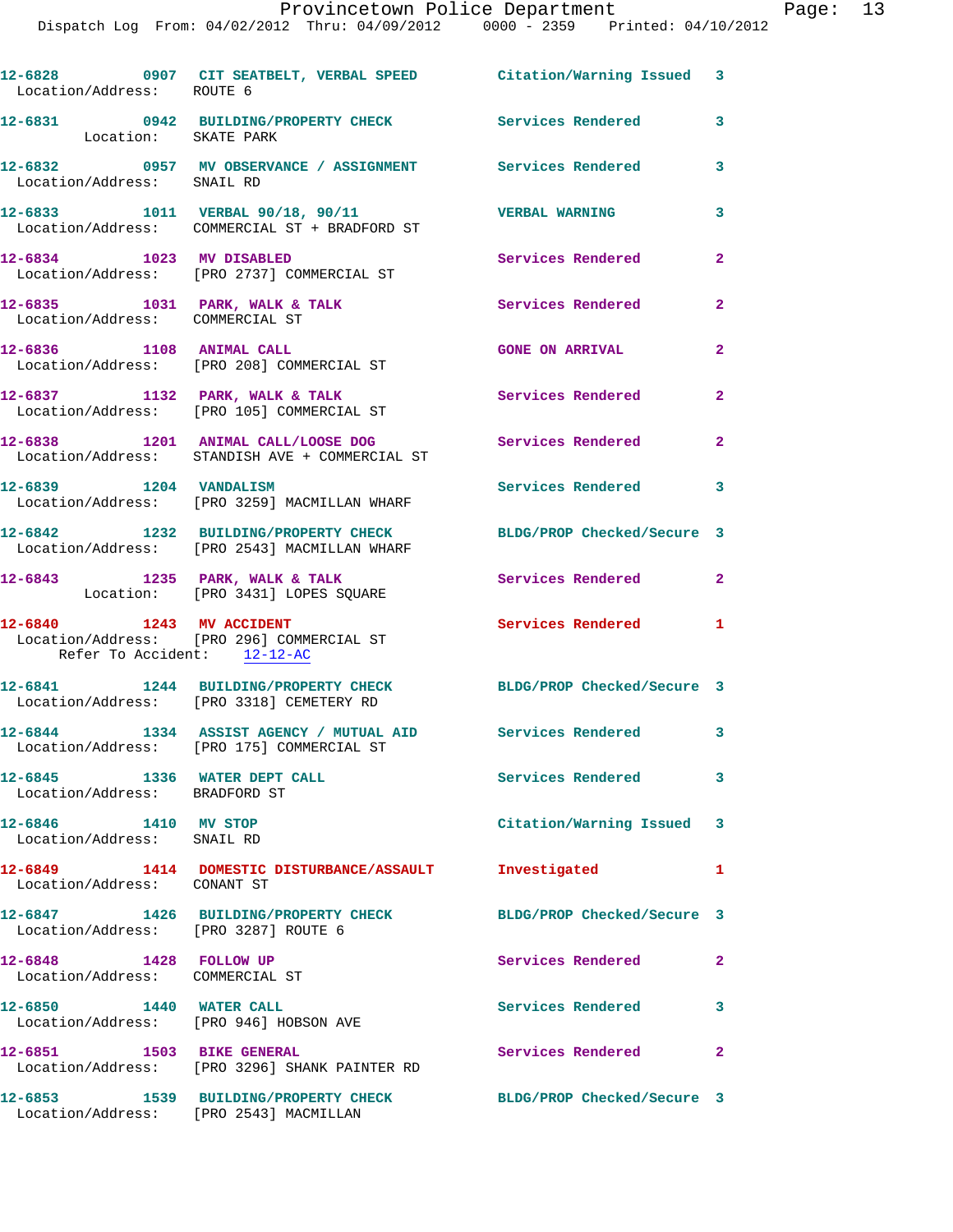|                                                                                                                           | Provincetown Police Department                                                                                |                            |                |
|---------------------------------------------------------------------------------------------------------------------------|---------------------------------------------------------------------------------------------------------------|----------------------------|----------------|
|                                                                                                                           | 12-6854 1544 PARK, WALK & TALK 1999 Services Rendered<br>Location: [PRO 3431] LOPES SQUARE                    |                            | $\overline{a}$ |
|                                                                                                                           | 12-6855 1616 MV COMPLAINT<br>Location/Address: [PRO 2500] COMMERCIAL ST                                       | SPOKEN TO                  | $\overline{a}$ |
|                                                                                                                           | 12-6856 1636 BUILDING/PROPERTY CHECK BLDG/PROP Checked/Secure 3<br>Location/Address: [PRO 1638] COMMERCIAL ST |                            |                |
|                                                                                                                           | 12-6857 1641 MV OBSERVANCE / ASSIGNMENT Services Rendered<br>Location/Address: [PRO 3440] ROUTE 6             |                            | 3              |
|                                                                                                                           | 12-6858 1653 COMPLAINT - STREET PERFORMERS Services Rendered<br>Location/Address: RYDER ST + COMMERCIAL ST    |                            | 3              |
| 12-6859 1710 MV STOP<br>Location/Address: ROUTE 6 + SNAIL RD                                                              |                                                                                                               | <b>VERBAL WARNING</b>      | 3              |
|                                                                                                                           | 12-6860 1733 BUILDING/PROPERTY CHECK<br>Location/Address: [PRO 519] RACE POINT RD                             | BLDG/PROP Checked/Secure 3 |                |
|                                                                                                                           | 12-6861 1733 LANDLORD/TENANT<br>Location/Address: [PRO 542] SHANK PAINTER RD                                  | Services Rendered          | $\mathbf{2}$   |
|                                                                                                                           | 12-6862 1737 LOST GREY CHECKBOOK COVER Services Rendered<br>Location/Address: [PRO 175] COMMERCIAL ST         |                            | 3              |
|                                                                                                                           | 12-6863 1822 BUILDING/PROPERTY CHECK BLDG/PROP Checked/Secure 3<br>Location/Address: [PRO 2206] COMMERCIAL ST |                            |                |
| Location/Address: [PRO 2521] ROUTE 6                                                                                      | 12-6864 1913 MV OBSERVANCE / ASSIGNMENT Services Rendered                                                     |                            | 3              |
| 12-6865 1918 MV STOP<br>Location/Address: ROUTE 6 + SNAIL RD                                                              |                                                                                                               | <b>VERBAL WARNING</b>      | 3              |
| 12-6866 1924 MV STOP                                                                                                      | Location/Address: [PRO 2818] CONWELL ST                                                                       | <b>VERBAL WARNING</b>      | 3              |
| 12-6867 1930 MV STOP<br>Location/Address: [PRO 2521] ROUTE 6                                                              |                                                                                                               | <b>VERBAL WARNING</b>      | 3              |
|                                                                                                                           | 12-6868 1931 BUILDING/PROPERTY CHECK<br>Location/Address: [PRO 518] RACE POINT RD                             | BLDG/PROP Checked/Secure 3 |                |
| 12-6869 1943 MV STOP<br>Location/Address: ROUTE 6 + SNAIL RD                                                              |                                                                                                               | <b>VERBAL WARNING</b>      | 3              |
| 12-6870   1949 MV ACCIDENT<br>Location/Address: [PRO 2521] ROUTE 6<br>Refer To Accident: $12-13-AC$<br>Refer To Accident: | $12 - 14 - AC$                                                                                                | Transported to Hospital    | 1              |
|                                                                                                                           | 12-6871 2021 MEDICAL EMERG/LOBSTER POT<br>Location/Address: [PRO 269] COMMERCIAL ST                           | Transported to Hospital    | 1              |
| 12-6872 2048 MUTUAL AID                                                                                                   | Location/Address: [PRO 1892] SHANK PAINTER RD                                                                 | <b>Services Rendered</b>   | 1              |
|                                                                                                                           | 12-6873 2053 BUILDING/PROPERTY CHECK<br>Location/Address: [PRO 2543] MACMILLAN WHARF                          | BLDG/PROP Checked/Secure 3 |                |
|                                                                                                                           | 12-6874 2056 BUILDING/PROPERTY CHECK<br>Location/Address: [PRO 175] COMMERCIAL ST                             | BLDG/PROP Checked/Secure 3 |                |
| 12-6875 2059 MV STOP                                                                                                      | Location/Address: BRADFORD ST + PRINCE ST                                                                     | <b>VERBAL WARNING</b>      | 3              |
| 12-6876                                                                                                                   | 2201 BUILDING/PROPERTY CHECK                                                                                  | BLDG/PROP Checked/Secure 3 |                |

Location/Address: [PRO 444] HIGH POLE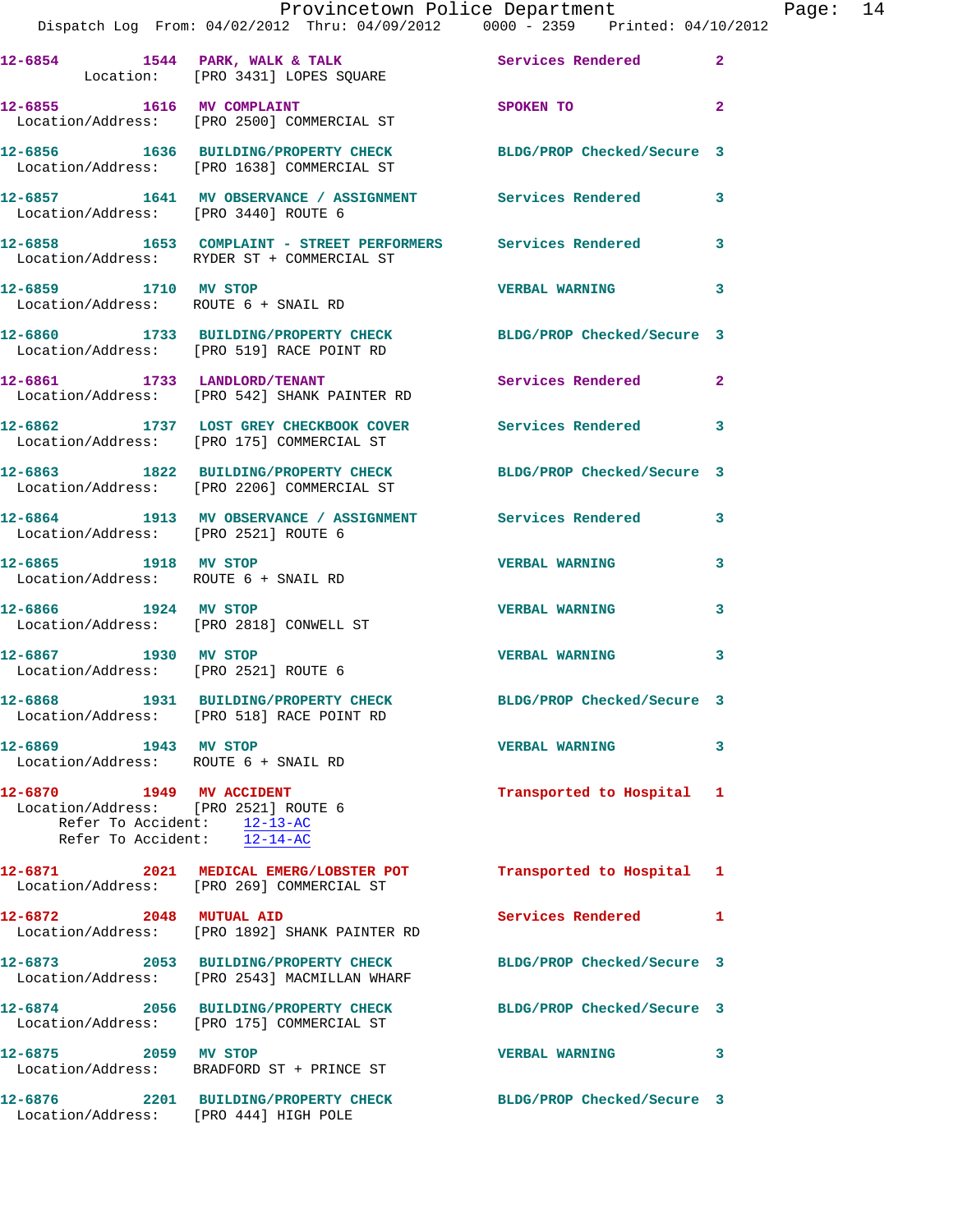| <b>Contract</b>                                           | Provincetown Police Department<br>Dispatch Log From: 04/02/2012 Thru: 04/09/2012 0000 - 2359 Printed: 04/10/2012                 |                            |              | Page: 15 |  |
|-----------------------------------------------------------|----------------------------------------------------------------------------------------------------------------------------------|----------------------------|--------------|----------|--|
|                                                           | 12-6877 2202 PARK, WALK & TALK Services Rendered 2<br>Location/Address: [PRO 105] COMMERCIAL ST                                  |                            |              |          |  |
| 12-6878 2320 MV STOP                                      | Location/Address: ARCH ST + BRADFORD ST                                                                                          | VERBAL WARNING 3           |              |          |  |
|                                                           | 12-6879 2327 BUILDING/PROPERTY CHECK BLDG/PROP Checked/Secure 3<br>Location/Address: [PRO 306] COMMERCIAL ST                     |                            |              |          |  |
|                                                           | 12-6880 2335 BUILDING/PROPERTY CHECK BLD/PROP CHECKED UNSECUR 3<br>Location/Address: [PRO 338] SHANKPAINTER RD                   |                            |              |          |  |
|                                                           | 12-6881 2342 BAR CHECK<br>Location/Address: [PRO 272] COMMERCIAL ST                                                              | Services Rendered 2        |              |          |  |
|                                                           | 12-6882 2351 BAR CHECK<br>Location/Address: [PRO 80] CARVER ST                                                                   | BLDG/PROP Checked/Secure 2 |              |          |  |
| For Date: $04/07/2012$ - Saturday                         |                                                                                                                                  |                            |              |          |  |
|                                                           | 12-6883 0002 BAR CHECK<br>Location/Address: [PRO 3455] BRADFORD ST                                                               | BLDG/PROP Checked/Secure 2 |              |          |  |
|                                                           | 12-6884 0008 MV OBSERVANCE / ASSIGNMENT Services Rendered 3<br>Location/Address: BRADFORD ST + HOWLAND ST                        |                            |              |          |  |
| 12-6885 0009 BAR CHECK<br>Location/Address: COMMERCIAL ST |                                                                                                                                  | BLDG/PROP Checked/Secure 2 |              |          |  |
|                                                           | 12-6886 0016 MV STOP<br>Location/Address: [PRO 357] COMMERCIAL ST                                                                | VERBAL WARNING 3           |              |          |  |
|                                                           | 12-6887 0023 BUILDING/PROPERTY CHECK BLDG/PROP Checked/Secure 3<br>Location/Address: [PRO 175] COMMERCIAL ST                     |                            |              |          |  |
|                                                           | 12-6888 0027 BAR CHECK<br>Location/Address: [PRO 484] MASONIC PL                                                                 | BLDG/PROP Checked/Secure 2 |              |          |  |
|                                                           | 12-6889 0035 LOST BROWN WALLET<br>Location/Address: [PRO 3296] SHANK PAINTER RD                                                  | Services Rendered 3        |              |          |  |
|                                                           | 12-6890 0041 LOBBY TRAFFIC<br>Location/Address: [PRO 542] SHANK PAINTER RD                                                       | Services Rendered 2        |              | 25       |  |
|                                                           | 12-6899 0127 BUILDING/PROPERTY CHECK Services Rendered 3<br>Location/Address: [PRO 433] RYDER ST EXT                             |                            |              |          |  |
|                                                           | 12-6892 0141 DOMESTIC DISTURBANCE/ASSAULT Arrest(s) Made<br>Location/Address: [PRO 577] WINTHROP ST<br>Refer To Arrest: 12-49-AR |                            | 1            |          |  |
|                                                           | 12-6893 0147 ALARM - GENERAL<br>Location/Address: [PRO 3298] WEST FRANKLIN ST                                                    | BLDG/PROP Checked/Secure 1 |              |          |  |
|                                                           | 12-6894 0331 BUILDING/PROPERTY CHECK BLDG/PROP Checked/Secure 3<br>Location/Address: [PRO 530] SHANKPAINTER RD                   |                            |              |          |  |
|                                                           | 12-6895 0525 PARK, WALK & TALK<br>Location/Address: [PRO 539] SHANKPAINTER RD                                                    | Services Rendered 2        |              |          |  |
|                                                           | 12-6896 0550 BUILDING/PROPERTY CHECK<br>Location/Address: [PRO 519] RACE POINT RD                                                | BLDG/PROP Checked/Secure 3 |              |          |  |
|                                                           | 12-6897 0609 PROPERTY CHECK/OPEN WINDOW BLDG/PROP Checked/Secure 3<br>Location/Address: [PRO 182] COMMERCIAL ST                  |                            |              |          |  |
|                                                           | 12-6898 0635 BUILDING/PROPERTY CHECK Services Rendered 3<br>Location/Address: [PRO 2898] JEROME SMITH RD                         |                            |              |          |  |
|                                                           | 12-6900 0651 ANIMAL CALL/LOOSE DOG                                                                                               | SPOKEN TO                  | $\mathbf{2}$ |          |  |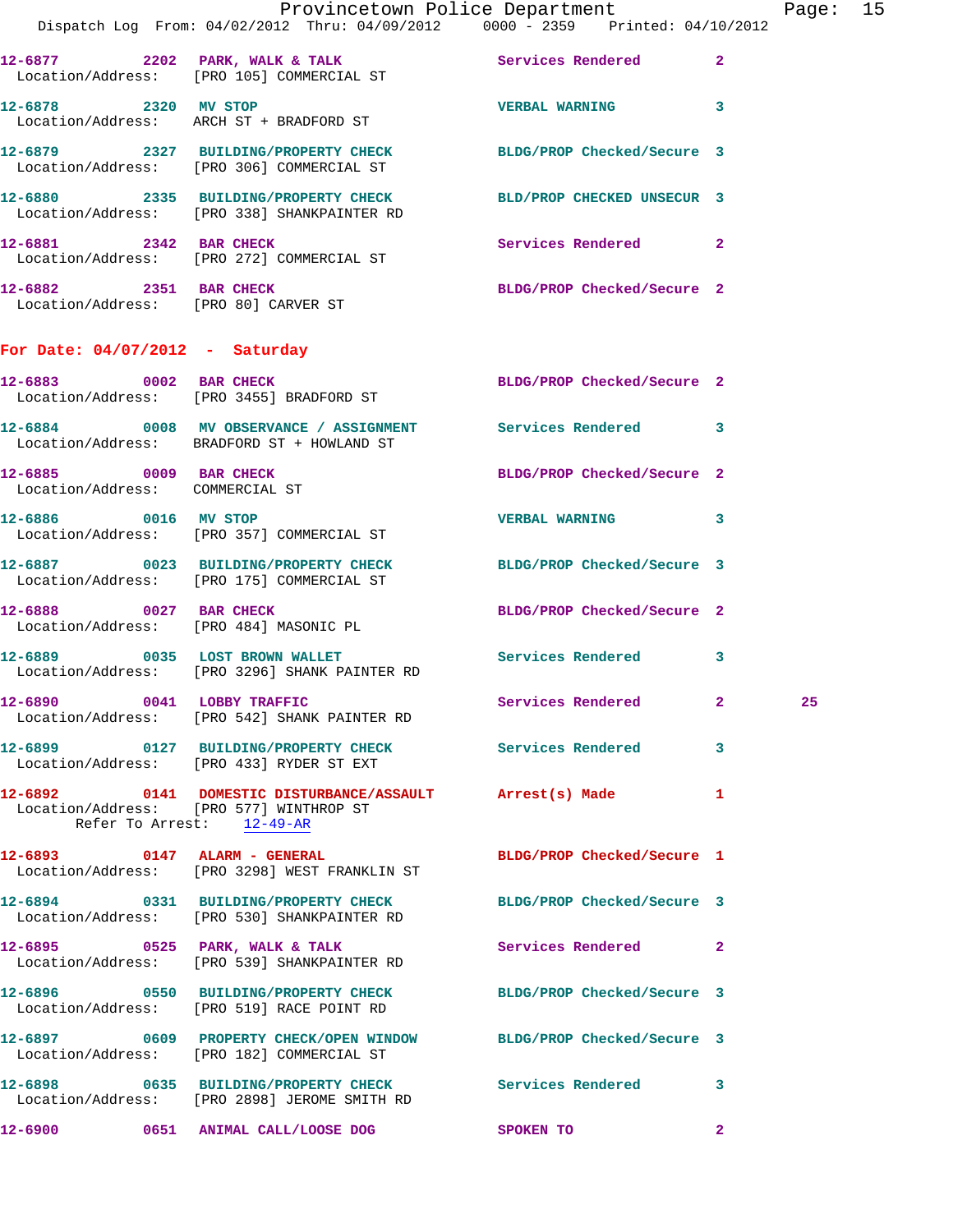|                                                    | Provincetown Police Department<br>Dispatch Log From: 04/02/2012 Thru: 04/09/2012 0000 - 2359 Printed: 04/10/2012 |                            |                |
|----------------------------------------------------|------------------------------------------------------------------------------------------------------------------|----------------------------|----------------|
| Location/Address: [PRO 1916] COURT ST              |                                                                                                                  |                            |                |
|                                                    | 12-6902 0744 BUILDING/PROPERTY CHECK BLDG/PROP Checked/Secure 3<br>Location/Address: [PRO 3287] ROUTE 6          |                            |                |
| Location/Address: [PRO 3287] ROUTE 6               | 12-6906 0745 PARK, WALK & TALK 1988 Services Rendered                                                            |                            | $\overline{2}$ |
|                                                    | 12-6901 0746 BUILDING/PROPERTY CHECK<br>Location/Address: [PRO 545] SHANKPAINTER RD                              | No Action Required         | 3              |
|                                                    | $12-6903$ 0749 PARK, WALK & TALK<br>Location/Address: [PRO 3121] COMMERCIAL ST                                   | No Action Required         | 2              |
| Location/Address: STANDISH ST                      | $12-6904$ 0749 PARK, WALK & TALK                                                                                 | <b>No Action Required</b>  | $\mathbf{2}$   |
|                                                    | 12-6907 0749 BUILDING/PROPERTY CHECK<br>Location/Address: [PRO 2206] COMMERCIAL ST                               | <b>No Action Required</b>  | 3              |
|                                                    | 12-6905 0751 ANIMAL CALL/FOX<br>Location/Address: [PRO 132] COMMERCIAL ST                                        | <b>Services Rendered</b>   | $\overline{a}$ |
| Location/Address: ROUTE 6                          | 12-6908 0828 MV OBSERVANCE / ASSIGNMENT                                                                          | No Action Required         | 3              |
|                                                    | 12-6909 0842 MV COMPLAINT/SUSPICIOUS Services Rendered<br>Location/Address: [PRO 3318] CEMETERY RD               |                            | $\mathbf{2}$   |
| Location/Address: [PRO 16] BRADFORD ST             | 12-6910 0902 BUILDING/PROPERTY CHECK                                                                             | <b>No Action Required</b>  | 3              |
| Location/Address: SHANKPAINTER RD                  | 12-6911 0912 MV OBSERVANCE / ASSIGNMENT Services Rendered                                                        |                            | 3              |
|                                                    | 12-6912 0920 VERBAL 90/17<br>Location/Address: [PRO 536] SHANK PAINTER RD                                        | <b>VERBAL WARNING</b>      | 3              |
| Location/Address: [PRO 564] BAYBERRY               | 12-6913 1023 BUILDING/PROPERTY CHECK                                                                             | <b>No Action Required</b>  | 3              |
| Location/Address: [PRO 569] WINSLOW ST             | 12-6914 1044 BUILDING/PROPERTY CHECK                                                                             | BLDG/PROP Checked/Secure 3 |                |
| 12-6915 1044 COMPLAINT                             | Location/Address: CREEK RD + FRANKLIN ST                                                                         | Services Rendered          | 3              |
| Location/Address: [PRO 595] BRADFORD ST            | $12-6916$ 1121 PARK, WALK & TALK                                                                                 | No Action Required         | $\mathbf{2}$   |
| 12-6934 1126 LOST WALLET                           | Location/Address: [PRO 542] SHANK PAINTER RD                                                                     | <b>Services Rendered</b>   | 3              |
|                                                    | 12-6917 1135 MEDICAL EMERGENCY<br>Location/Address: [PRO 542] SHANK PAINTER RD                                   | Services Rendered          | 1              |
| Location/Address: ROUTE 6                          | 12-6918 1146 MV OBSERVANCE / ASSIGNMENT No Action Required                                                       |                            | 3              |
|                                                    | 12-6919 1157 TRAFFIC CONTROL<br>Location/Address: BANGS ST + BRADFORD ST                                         | <b>Services Rendered</b>   | 3              |
| Location/Address: [PRO 2543] MACMILLAN             | 12-6920 1208 BUILDING/PROPERTY CHECK                                                                             | <b>No Action Required</b>  | 3              |
| 12-6921 1244 MV STOP<br>Location/Address: PEARL ST |                                                                                                                  | <b>VERBAL WARNING</b>      | 3              |
|                                                    | $12-6923$ 1305 PARK, WALK & TALK<br>Location/Address: [PRO 182] COMMERCIAL ST                                    | No Action Required         | 2              |

Page:  $16$ <br> $12$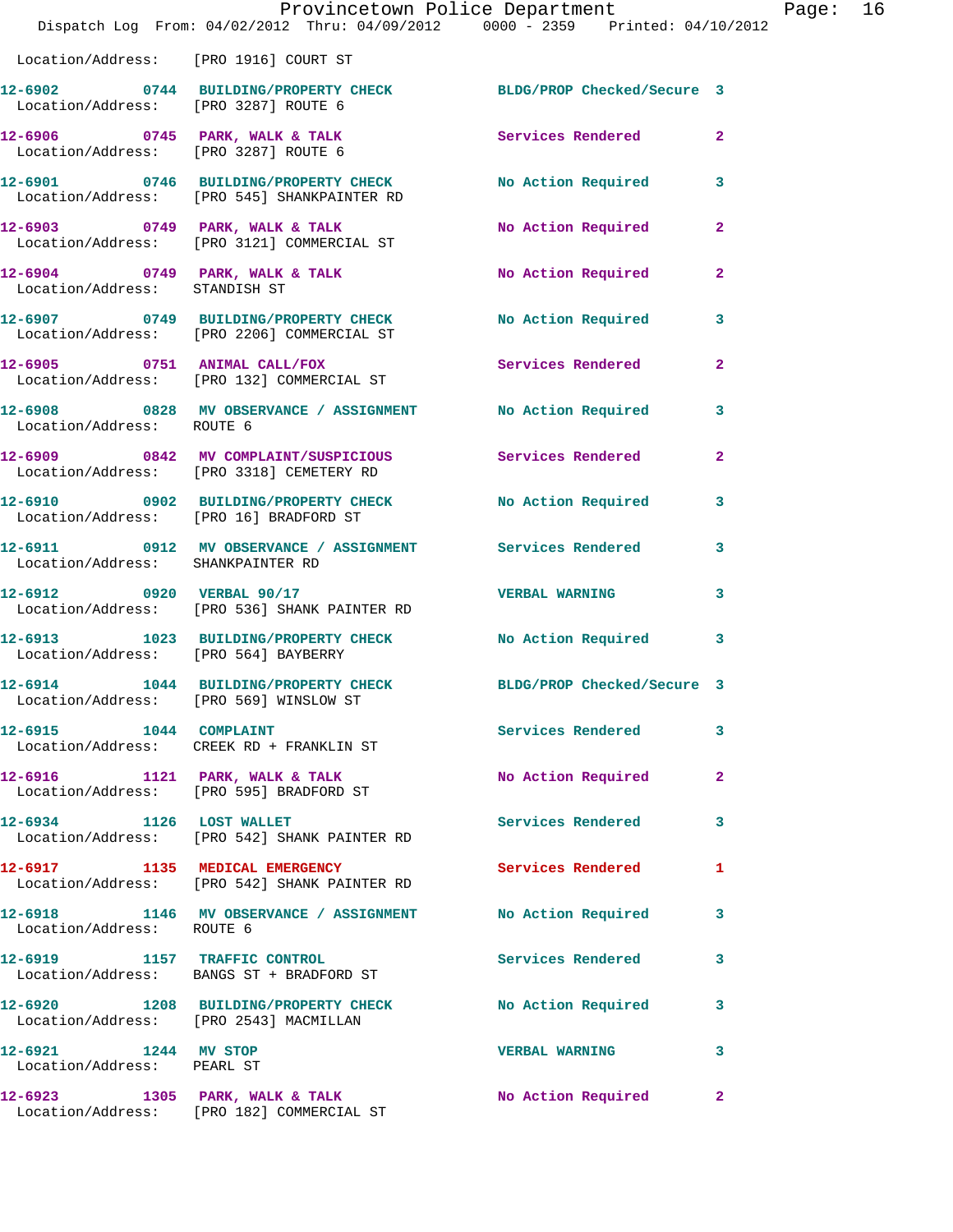|                                                              | Provincetown Police Department The Page: 17<br>Dispatch Log From: 04/02/2012 Thru: 04/09/2012   0000 - 2359   Printed: 04/10/2012 |                            |              |  |
|--------------------------------------------------------------|-----------------------------------------------------------------------------------------------------------------------------------|----------------------------|--------------|--|
|                                                              | 12-6924 1313 FOLLOW UP<br>Location/Address: [PRO 399] COMMERCIAL ST                                                               | Services Rendered          | $\mathbf{2}$ |  |
|                                                              | 12-6926 1314 BIKE GENERAL<br>Location/Address: [PRO 1567] COTTAGE ST                                                              | Services Rendered          | $\mathbf{2}$ |  |
|                                                              | 12-6925 1325 BAR CHECK<br>Location/Address: [PRO 399] COMMERCIAL ST                                                               | Services Rendered          | $\mathbf{2}$ |  |
|                                                              | 12-6927 1352 BUILDING/PROPERTY CHECK BLDG/PROP Checked/Secure 3<br>Location/Address: [PRO 3163] WINTHROP ST                       |                            |              |  |
|                                                              | 12-6928 1410 MV OBSERVANCE / ASSIGNMENT No Action Required 3<br>Location/Address: BRADFORD ST + RYDER ST                          |                            |              |  |
|                                                              | 12-6929 1435 911 GENERAL<br>Location/Address: [PRO 2914] WINTHROP PL                                                              | Services Rendered 1        |              |  |
| 12-6930 1510 COMPLAINT                                       | Location/Address: AUNT SUKEYS WAY                                                                                                 | Services Rendered 3        |              |  |
|                                                              | 12-6931 1543 BUILDING/PROPERTY CHECK BLDG/PROP Checked/Secure 3<br>Location/Address: [PRO 3163] WINTHROP ST                       |                            |              |  |
|                                                              | 12-6932 1549 BUILDING/PROPERTY CHECK BLDG/PROP Checked/Secure 3<br>Location/Address: [PRO 2898] JEROME SMITH RD                   |                            |              |  |
| Location/Address: NICKERSON ST                               | 12-6933 1552 MISSING OLD LAPTOPS Services Rendered 3                                                                              |                            |              |  |
| Location/Address: [PRO 571] ALDEN ST                         | 12-6935 1645 BUILDING/PROPERTY CHECK BLDG/PROP Checked/Secure 3                                                                   |                            |              |  |
| Location/Address: [PRO 2521] ROUTE 6                         | 12-6936 1652 MV OBSERVANCE / ASSIGNMENT No Action Required 3                                                                      |                            |              |  |
| 12-6937 1703 MV STOP                                         | Location/Address: [PRO 2521] ROUTE 6                                                                                              | <b>VERBAL WARNING</b>      | 3            |  |
| 12-6938 1721 MV STOP<br>Location/Address: ROUTE 6 + SNAIL RD |                                                                                                                                   | <b>VERBAL WARNING</b>      | 3            |  |
| 12-6939 1737 FOLLOW UP                                       | Location/Address: [PRO 739] BRADFORD ST                                                                                           | Services Rendered 2        |              |  |
| Location/Address: [PRO 444] HIGH POLE                        | 12-6940 1806 BUILDING/PROPERTY CHECK BLDG/PROP Checked/Secure 3                                                                   |                            |              |  |
| Location/Address: [PRO 3259] MACMILLAN                       | 12-6941 1828 BUILDING/PROPERTY CHECK                                                                                              | BLDG/PROP Checked/Secure 3 |              |  |
|                                                              | 12-6943 1849 FOLLOW UP<br>Location/Address: [PRO 399] COMMERCIAL ST                                                               | Services Rendered          | $\mathbf{2}$ |  |
| Location/Address: [PRO 444] HIGH POLE                        | 12-6944 1858 BUILDING/PROPERTY CHECK BLDG/PROP Checked/Secure 3                                                                   |                            |              |  |
|                                                              | 12-6945 1904 MV STOP<br>Location/Address: CARVER CT + BRADFORD ST                                                                 | <b>VERBAL WARNING</b>      | 3            |  |
| 12-6946 1916 MV STOP                                         | Location/Address: [PRO 2277] BRADFORD ST                                                                                          | <b>VERBAL WARNING</b>      | 3            |  |
| Location/Address: [PRO 2521] ROUTE 6                         | 12-6947 1923 MV OBSERVANCE / ASSIGNMENT No Action Required                                                                        |                            | 3            |  |
| 12-6948 1927 MV STOP<br>Location/Address: [PRO 2513] ROUTE 6 |                                                                                                                                   | <b>VERBAL WARNING</b>      | 3            |  |
| 12-6949 1941 MV STOP<br>Location/Address: [PRO 2513] ROUTE 6 |                                                                                                                                   | <b>VERBAL WARNING</b>      | 3            |  |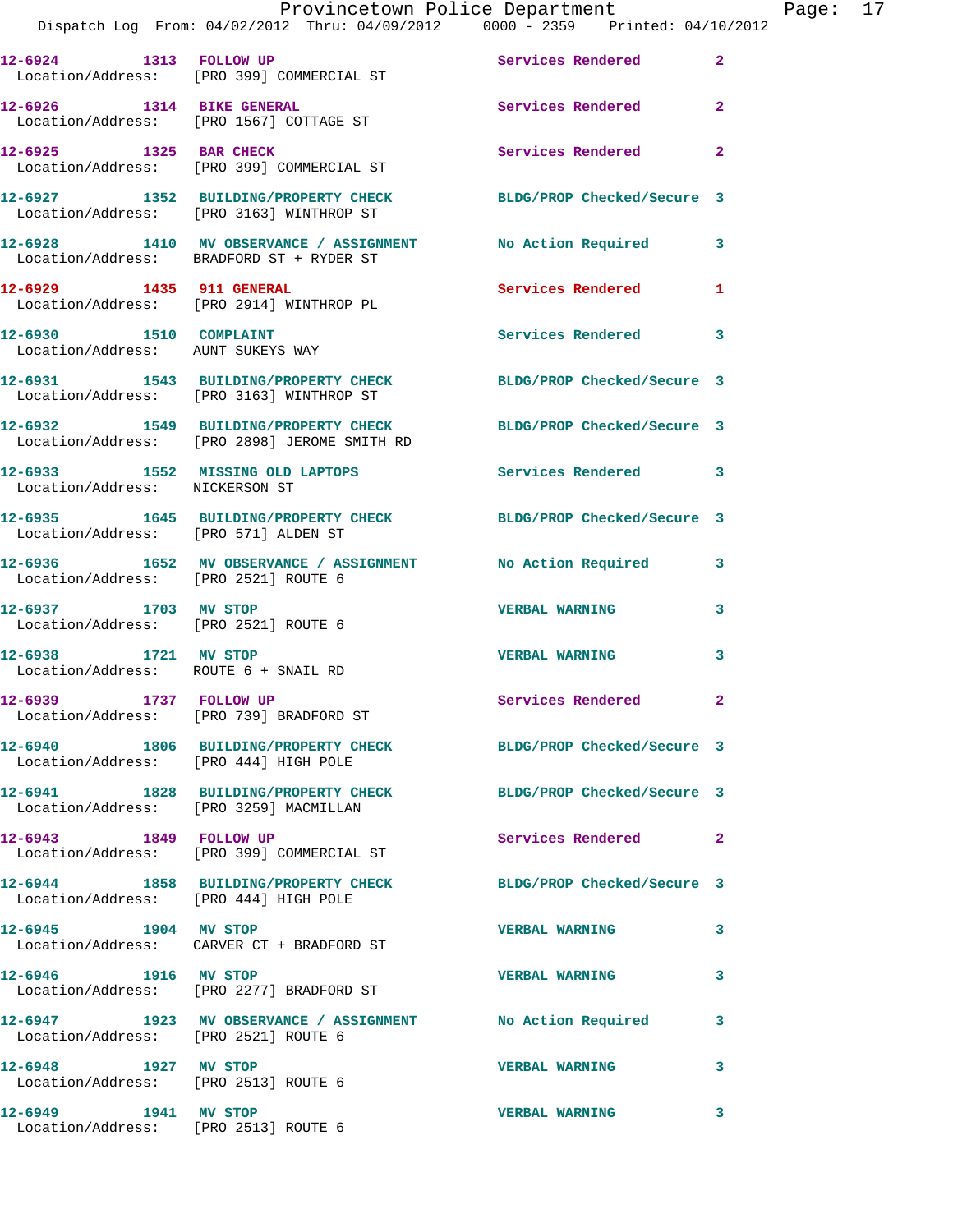|                                                                    | 12-6950 1947 BUILDING/PROPERTY CHECK<br>Location/Address: [PRO 2540] RACE POINT RD                    | BLDG/PROP Checked/Secure 3 |                         |
|--------------------------------------------------------------------|-------------------------------------------------------------------------------------------------------|----------------------------|-------------------------|
| 12-6952 2000 FIRE, OTHER<br>Location/Address: [PRO 1467] CONANT ST |                                                                                                       | Services Rendered 1        |                         |
|                                                                    | 12-6953 2105 BUILDING/PROPERTY CHECK<br>Location/Address: [PRO 2206] COMMERCIAL ST                    | BLDG/PROP Checked/Secure 3 |                         |
|                                                                    | 12-6954 2112 BUILDING/PROPERTY CHECK<br>Location/Address: [PRO 175] COMMERCIAL ST                     | BLDG/PROP Checked/Secure 3 |                         |
|                                                                    | 12-6955 2125 MV OBSERVANCE / ASSIGNMENT<br>Location/Address: RYDER ST + BRADFORD ST                   | No Action Required         | 3                       |
| 12-6956 2130 MV STOP                                               | Location/Address: STANDISH AVE + BRADFORD ST                                                          | <b>VERBAL WARNING</b>      | 3                       |
| Location/Address: [PRO 16] BRADFORD ST                             | 12-6957 2136 BUILDING/PROPERTY CHECK                                                                  | BLDG/PROP Checked/Secure 3 |                         |
| 12-6958 2139 MV STOP                                               | Location/Address: [PRO 731] BRADFORD ST                                                               | <b>VERBAL WARNING</b>      | 3                       |
| 12-6959 2151 MV STOP<br>Location/Address: [PRO 2479] ROUTE 6       |                                                                                                       | <b>VERBAL WARNING</b>      | 3                       |
|                                                                    | 12-6960 2158 BUILDING/PROPERTY CHECK<br>Location/Address: [PRO 3317] CEMETERY RD                      | BLDG/PROP Checked/Secure 3 |                         |
|                                                                    | 12-6961 2209 BUILDING/PROPERTY CHECK<br>Location/Address: [PRO 142] COMMERCIAL ST                     | No Action Required         | $\mathbf{3}$            |
|                                                                    | 12-6962 2210 BUILDING/PROPERTY CHECK<br>Location/Address: [PRO 2483] COMMERCIAL ST                    | BLDG/PROP Checked/Secure 3 |                         |
|                                                                    | 12-6963 2217 MV STOP<br>Location/Address: BRADFORD ST + COURT ST                                      | <b>VERBAL WARNING</b>      | 3                       |
| 12-6964 2225 MV STOP                                               | Location/Address: [PRO 3539] CONWELL ST                                                               | <b>VERBAL WARNING</b>      | 3                       |
|                                                                    | 12-6965 2229 BUILDING/PROPERTY CHECK<br>Location/Address: [PRO 519] RACE POINT RD                     | BLDG/PROP Checked/Secure 3 |                         |
| Location/Address: [PRO 444] HIGH POLE                              | 12-6966 2312 BUILDING/PROPERTY CHECK                                                                  | BLDG/PROP Checked/Secure 3 |                         |
|                                                                    | 12-6967 2322 MV OBSERVANCE / ASSIGNMENT Services Rendered<br>Location/Address: BRADFORD ST + RYDER ST |                            | $\overline{\mathbf{3}}$ |
|                                                                    | $12-6968$ 2325 PARK, WALK & TALK<br>Location/Address: [PRO 105] COMMERCIAL ST                         | Services Rendered 2        |                         |
| Location/Address: [PRO 2543] MACMILLAN                             | 12-6969 2328 BUILDING/PROPERTY CHECK                                                                  | BLDG/PROP Checked/Secure 3 |                         |
| 12-6970 2333 MV STOP                                               | Location/Address: [PRO 33] BRADFORD ST                                                                | <b>VERBAL WARNING</b>      | $\mathbf{3}$            |
| 12-6971 2335 BAR CHECK                                             | Location/Address: [PRO 2737] COMMERCIAL ST                                                            | No Action Required         | $\mathbf{2}$            |
| 12-6972 2336 BAR CHECK                                             | Location/Address: [PRO 399] COMMERCIAL ST                                                             | No Action Required         | $\mathbf{2}$            |
|                                                                    | 12-6973 2338 BUILDING/PROPERTY CHECK<br>Location/Address: [PRO 530] SHANKPAINTER RD                   | BLDG/PROP Checked/Secure 3 |                         |
|                                                                    | 12-6974 2354 BUILDING/PROPERTY CHECK                                                                  | BLDG/PROP Checked/Secure 3 |                         |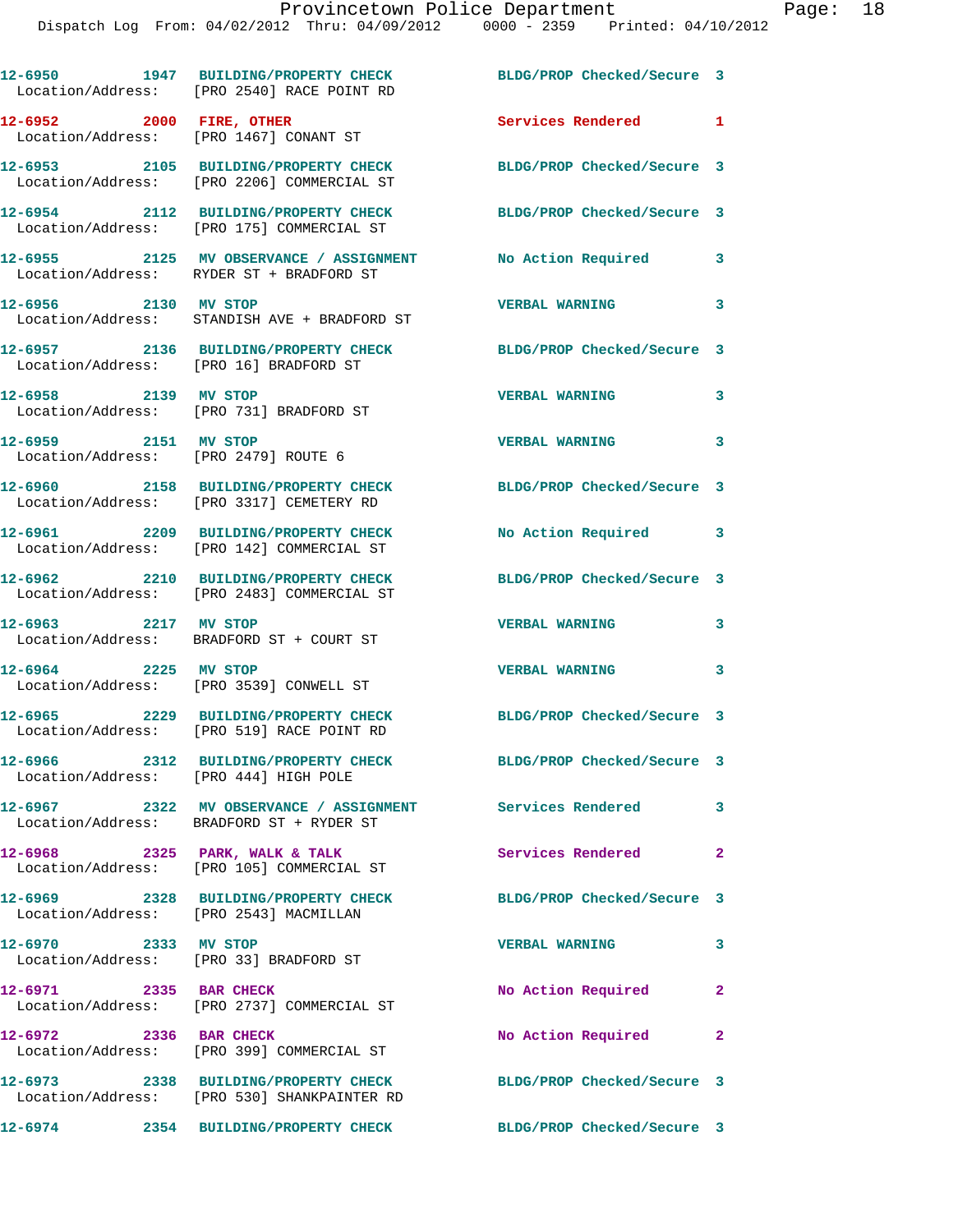|                                                              | Dispatch Log From: 04/02/2012 Thru: 04/09/2012 0000 - 2359 Printed: 04/10/2012                                 | Provincetown Police Department          |                         | Page: 19        |  |
|--------------------------------------------------------------|----------------------------------------------------------------------------------------------------------------|-----------------------------------------|-------------------------|-----------------|--|
|                                                              | Location/Address: [PRO 182] COMMERCIAL ST                                                                      |                                         |                         |                 |  |
|                                                              | 12-6975 2358 PARK, WALK & TALK CHARA Services Rendered 2<br>Location/Address: [PRO 105] COMMERCIAL ST          |                                         |                         |                 |  |
| For Date: 04/08/2012 - Sunday                                |                                                                                                                |                                         |                         |                 |  |
|                                                              | 12-6976 0000 BAR CHECK<br>Location/Address: [PRO 208] COMMERCIAL ST                                            | No Action Required 2                    |                         |                 |  |
| 12-6977 0005 MV STOP                                         | Location/Address: BRADFORD ST + FRANKLIN ST                                                                    | <b>VERBAL WARNING</b>                   | $\overline{\mathbf{3}}$ |                 |  |
|                                                              | 12-6978 0006 BAR CHECK<br>Location/Address: [PRO 2605] COMMERCIAL ST                                           | No Action Required                      | $\overline{2}$          |                 |  |
|                                                              | 12-6979 0010 BAR CHECK<br>Location/Address: [PRO 3455] BRADFORD ST                                             | No Action Required 2                    |                         |                 |  |
| 12-6980 0015 BAR CHECK                                       | Location/Address: [PRO 80] CARVER ST                                                                           | No Action Required 2                    |                         |                 |  |
| Location/Address: [PRO 484] MASONIC PL                       | 12-6981 0018 BAR CHECK                                                                                         | No Action Required 2                    |                         |                 |  |
|                                                              | 12-6982 0033 MV OBSERVANCE / ASSIGNMENT Services Rendered 3<br>Location/Address: [PRO 2577] BRADFORD ST        |                                         |                         |                 |  |
|                                                              | 12-6983 0034 BUILDING/PROPERTY CHECK BLDG/PROP Checked/Secure 3<br>Location/Address: [PRO 1638] COMMERCIAL ST  |                                         |                         |                 |  |
|                                                              | 12-6984 0038 BUILDING/PROPERTY CHECK BLDG/PROP Checked/Secure 3                                                |                                         |                         |                 |  |
|                                                              | Location/Address: [PRO 545] SHANKPAINTER RD<br>12-6985 0040 MV OBSERVANCE / ASSIGNMENT Services Rendered 3     |                                         |                         |                 |  |
|                                                              | Location/Address: BRADFORD ST + STANDISH ST<br>12-6986 0044 BUILDING/PROPERTY CHECK BLDG/PROP Checked/Secure 3 |                                         |                         |                 |  |
| Location/Address: [PRO 526] RYDER ST                         | 12-6988 0116 LOBBY TRAFFIC<br>Location/Address: [PRO 542] SHANK PAINTER RD                                     | Services Rendered 2                     |                         | 17 <sub>1</sub> |  |
| 12-6989 0139 MV STOP                                         | Location/Address: BRADFORD ST + CONWAY ST<br>Refer To Arrest: 12-51-AR                                         | Arrest(s) Made 3                        |                         |                 |  |
| 12-6990 0141 MV STOP<br>Location/Address: [PRO 2519] ROUTE 6 |                                                                                                                | No Action Required 3                    |                         |                 |  |
| 12-6991 0210 DISTURBANCE                                     | Location/Address: [PRO 1218] COMMERCIAL ST                                                                     | SPOKEN TO DESCRIPTION OF REAL PROPERTY. | 1                       |                 |  |
|                                                              | 12-6992 0452 BUILDING/PROPERTY CHECK BLDG/PROP Checked/Secure 3<br>Location/Address: [PRO 1646] WINSLOW ST     |                                         |                         |                 |  |
|                                                              | 12-6993 0551 BUILDING/PROPERTY CHECK BLDG/PROP Checked/Secure 3<br>Location/Address: [PRO 526] RYDER ST EXT    |                                         |                         |                 |  |
|                                                              | 12-6994 0555 PARK, WALK & TALK<br>Location/Address: [PRO 539] SHANKPAINTER RD                                  | Services Rendered 2                     |                         |                 |  |
|                                                              | 12-6995 0602 BUILDING/PROPERTY CHECK BLDG/PROP Checked/Secure 3<br>Location/Address: [PRO 519] RACE POINT RD   |                                         |                         |                 |  |
|                                                              | 12-6996 0609 BUILDING/PROPERTY CHECK BLDG/PROP Checked/Secure 3<br>Location/Address: [PRO 306] COMMERCIAL ST   |                                         |                         |                 |  |
| Location/Address: [PRO 3287] ROUTE 6                         | 12-6997 0622 BUILDING/PROPERTY CHECK Services Rendered 3                                                       |                                         |                         |                 |  |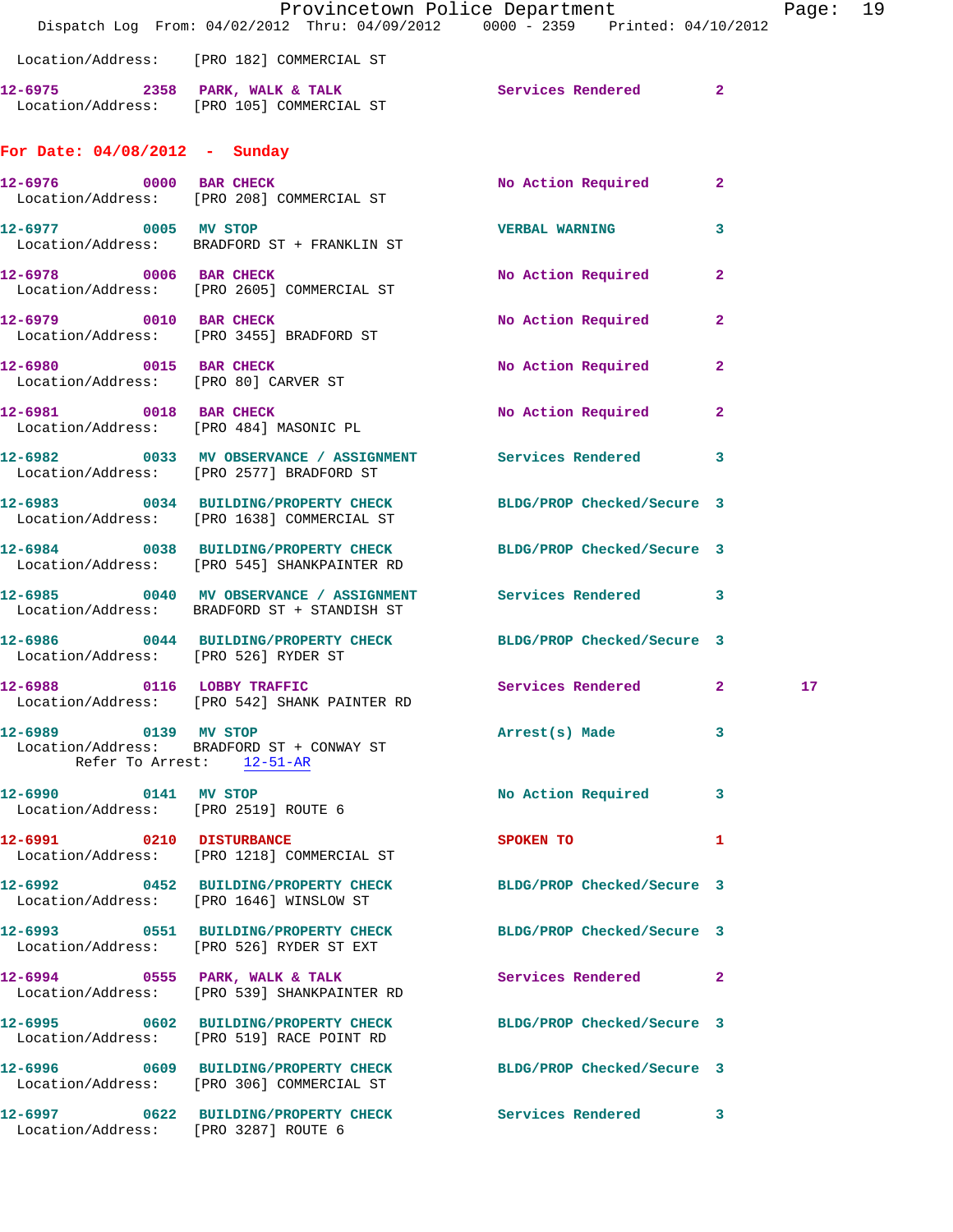Dispatch Log From: 04/02/2012 Thru: 04/09/2012 0000 - 2359 Printed: 04/10/2012

| 12-6998 0626 GENERAL INFO              |                                                                                                               | <b>Services Rendered</b>   | 3                       |
|----------------------------------------|---------------------------------------------------------------------------------------------------------------|----------------------------|-------------------------|
| Location/Address: [PRO 2543] MACMILLAN | 12-6999 0720 BUILDING/PROPERTY CHECK                                                                          | No Action Required         | 3                       |
|                                        | 12-7000 0736 BUILDING/PROPERTY CHECK<br>Location/Address: [PRO 512] PRINCE ST                                 | No Action Required         | 3                       |
|                                        | 12-7002 0736 BUILDING/PROPERTY CHECK<br>Location/Address: [PRO 175] COMMERCIAL ST                             | No Action Required         | 3                       |
|                                        | 12-7001 0830 TTY TEST CALL<br>Location/Address: [PRO 542] SHANK PAINTER RD                                    | Services Rendered          | 1                       |
|                                        | 12-7003 0949 BUILDING/PROPERTY CHECK<br>Location/Address: [PRO 2206] COMMERCIAL ST                            | No Action Required         | 3                       |
|                                        | 12-7004 0949 BUILDING/PROPERTY CHECK<br>Location/Address: [PRO 519] RACE POINT RD                             | No Action Required         | 3                       |
| 12-7005 1251 COMPLAINT                 | Location/Address: BRADFORD ST + WINTHROP ST                                                                   | <b>GONE ON ARRIVAL</b>     | 3                       |
|                                        | 12-7006 1302 POSSIBLE RENTAL SCAM<br>Location/Address: [PRO 1167] WINTHROP ST                                 | Services Rendered 2        |                         |
| Location/Address: [PRO 3287] ROUTE 6   | 12-7007 1314 BUILDING/PROPERTY CHECK                                                                          | BLDG/PROP Checked/Secure 3 |                         |
|                                        | 12-7008 1447 COMPLAINT-209A VIOL.<br>Location/Address: [PRO 2616] COMMERCIAL ST                               | SPOKEN TO                  | 3                       |
| Location/Address: [PRO 433] RYDER ST   | 12-7009 1555 BUILDING/PROPERTY CHECK                                                                          | BLDG/PROP Checked/Secure 3 |                         |
|                                        | 12-7010 1602 BUILDING/PROPERTY CHECK BLDG/PROP Checked/Secure 3<br>Location/Address: [PRO 2206] COMMERCIAL ST |                            |                         |
|                                        | 12-7011   1625 MV OBSERVANCE / ASSIGNMENT   No Action Required<br>Location/Address: [PRO 2521] ROUTE 6        |                            | 3                       |
| 12-7012 1809 911 GENERAL               | Location/Address: [PRO 422] AUNT SUKEYS WAY                                                                   | No Action Required 1       |                         |
| Location/Address: [PRO 16] BRADFORD ST | 12-7013 1827 BUILDING/PROPERTY CHECK                                                                          | BLDG/PROP Checked/Secure 3 |                         |
|                                        | 12-7014 1832 BUILDING/PROPERTY CHECK<br>Location/Address: [PRO 3163] WINTHROP ST                              | BLDG/PROP Checked/Secure 3 |                         |
| 12-7015 1939 MV STOP                   | Location/Address: [PRO 542] SHANK PAINTER RD                                                                  | <b>VERBAL WARNING</b>      | 3                       |
|                                        | 12-7016 1952 BUILDING/PROPERTY CHECK<br>Location/Address: [PRO 175] COMMERCIAL ST                             | BLDG/PROP Checked/Secure 3 |                         |
| 12-7017 2003 MV STOP                   | Location/Address: [PRO 539] SHANK PAINTER RD                                                                  | <b>VERBAL WARNING</b>      | 3                       |
| Location/Address: [PRO 3440] ROUTE 6   | 12-7018 2036 MV OBSERVANCE / ASSIGNMENT No Action Required                                                    |                            | 3                       |
|                                        | 12-7019 2039 BUILDING/PROPERTY CHECK BLDG/PROP Checked/Secure 3<br>Location/Address: [PRO 440] HARRY KEMP WAY |                            |                         |
| 12-7020 2048 MV STOP                   | Location/Address: [PRO 1789] BRADFORD ST                                                                      | <b>VERBAL WARNING</b>      | $\overline{\mathbf{3}}$ |
| 12-7021                                | 2051 BUILDING/PROPERTY CHECK BLDG/PROP Checked/Secure 3                                                       |                            |                         |

Location/Address: [PRO 526] RYDER ST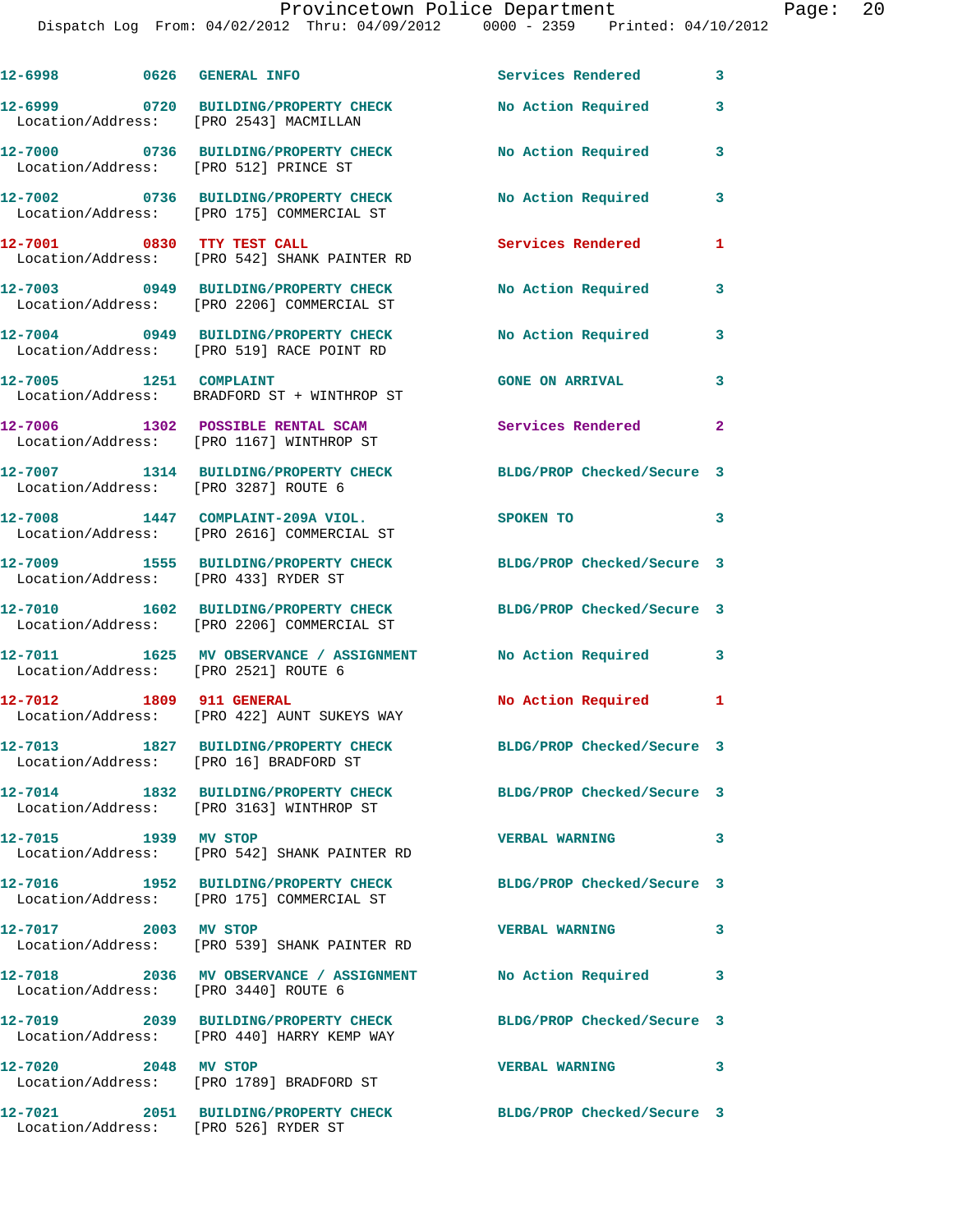|                                 | 12-7022 2130 BIKE GENERAL<br>Location/Address: CONANT ST + BRADFORD ST                                         | No Action Required 2       |              |    |
|---------------------------------|----------------------------------------------------------------------------------------------------------------|----------------------------|--------------|----|
|                                 | 12-7023 2133 BUILDING/PROPERTY CHECK BLDG/PROP Checked/Secure 3<br>Location/Address: [PRO 3287] ROUTE 6        |                            |              |    |
| 12-7024 2202 MV STOP            | Location/Address: BRADFORD ST + JOHNSON ST                                                                     | <b>VERBAL WARNING</b>      | 3            |    |
| 12-7025 2207 MV STOP            | Location/Address: NELSON AVE + RACE POINT RD                                                                   | <b>VERBAL WARNING</b>      | 3            |    |
|                                 | 12-7026 2218 MV COMPLAINT<br>Location/Address: [PRO 2543] MACMILLAN WHARF                                      | Services Rendered          | $\mathbf{2}$ |    |
|                                 | 12-7027 2235 COMPLAINT/LOUD PARTY<br>Location/Address: [PRO 2144] CONWELL ST                                   | <b>SPOKEN TO</b>           | 3            |    |
|                                 | 12-7028 2303 BUILDING/PROPERTY CHECK<br>Location/Address: [PRO 306] COMMERCIAL ST                              | BLDG/PROP Checked/Secure 3 |              |    |
|                                 | 12-7029 2305 BUILDING/PROPERTY CHECK BLDG/PROP Checked/Secure 3<br>Location/Address: [PRO 2543] MACMILLAN      |                            |              |    |
| For Date: $04/09/2012$ - Monday |                                                                                                                |                            |              |    |
|                                 | 12-7030 0021 MV OBSERVANCE / ASSIGNMENT Services Rendered 3<br>Location/Address: [PRO 2577] BRADFORD ST        |                            |              |    |
|                                 | 12-7031 0025 BUILDING/PROPERTY CHECK BLDG/PROP Checked/Secure 3<br>Location/Address: [PRO 440] HARRY KEMP WAY  |                            |              |    |
|                                 | 12-7032 0038 LOBBY TRAFFIC<br>Location/Address: [PRO 542] SHANK PAINTER RD                                     | Services Rendered          | $\mathbf{2}$ | 32 |
|                                 | 12-7033 6050 MV OBSERVANCE / ASSIGNMENT Services Rendered 3<br>Location/Address: BRADFORD ST + STANDISH ST     |                            |              |    |
|                                 | 12-7034 0113 MV STOP<br>Location/Address: [PRO 2391] BRADFORD ST                                               | <b>VERBAL WARNING</b>      | 3            |    |
|                                 | 12-7035 0116 MEDICAL EMERGENCY<br>Location/Address: [PRO 943] HARRY KEMP WAY                                   | Transported to Hospital 1  |              |    |
|                                 | 12-7036 0206 BUILDING/PROPERTY CHECK BLDG/PROP Checked/Secure 3<br>Location/Address: [PRO 444] HIGH POLE       |                            |              |    |
|                                 | 12-7037 0337 BUILDING/PROPERTY CHECK<br>Location/Address: [PRO 3296] SHANKPAINTER RD                           | BLDG/PROP Checked/Secure 3 |              |    |
|                                 | 12-7038 0415 BUILDING/PROPERTY CHECK BLDG/PROP Checked/Secure 3<br>Location/Address: [PRO 447] JEROME SMITH RD |                            |              |    |
|                                 | 12-7039 0426 BUILDING/PROPERTY CHECK<br>Location/Address: [PRO 1638] COMMERCIAL ST                             | BLDG/PROP Checked/Secure 3 |              |    |
|                                 | 12-7040 0521 VANDALISM/HARASSMENT<br>Location/Address: [PRO 2543] MACMILLAN WHARF                              | <b>Services Rendered</b>   | 3            |    |
| 12-7041 0527 911 GENERAL        | Location/Address: [PRO 542] SHANK PAINTER RD                                                                   | <b>Services Rendered</b>   | 1            |    |
|                                 | 12-7042 0546 MV OBSERVANCE / ASSIGNMENT Services Rendered<br>Location/Address: [PRO 530] SHANKPAINTER RD       |                            | 3            |    |
|                                 | 12-7043 0634 ASSIST AGENCY / MUTUAL AID Services Rendered<br>Location/Address: [PRO 833] COMMERCIAL ST         |                            | 3            |    |
| <b>12-7044</b>                  | 0713 ROAD CLOSURES                                                                                             | Services Rendered          | 3            |    |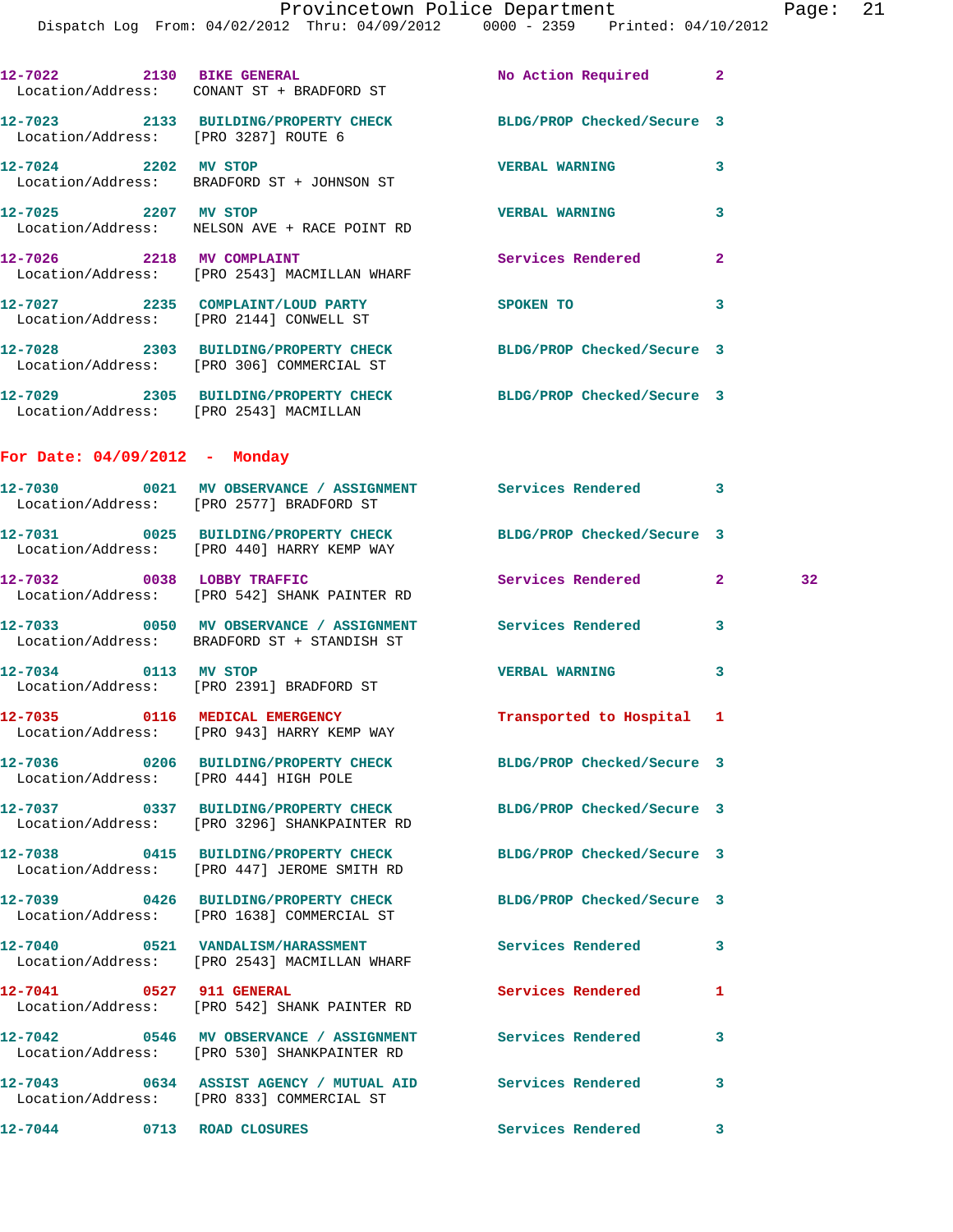|                                                    | Dispatch Log From: 04/02/2012 Thru: 04/09/2012 0000 - 2359 Printed: 04/10/2012                                 | Provincetown Police Department Page: 22 |                         |  |
|----------------------------------------------------|----------------------------------------------------------------------------------------------------------------|-----------------------------------------|-------------------------|--|
|                                                    | Location/Address: COMMERCIAL ST + RYDER ST                                                                     |                                         |                         |  |
| Location/Address: ROUTE 6                          | 12-7045 0719 MV OBSERVANCE / ASSIGNMENT Services Rendered 3                                                    |                                         |                         |  |
|                                                    | 12-7046 0727 MV STOP<br>Location/Address: ROUTE 6 + SANDY HILL LN                                              | <b>VERBAL WARNING</b>                   | 3                       |  |
| 12-7047 0736 MV STOP<br>Location/Address: SNAIL RD |                                                                                                                | <b>VERBAL WARNING 3</b>                 |                         |  |
|                                                    | 12-7048 0749 ALARM - GENERAL BLDG/PROP Checked/Secure 1<br>Location/Address: [PRO 1778] SHANK PAINTER RD       |                                         |                         |  |
| Location/Address: MASONIC PL                       | 12-7049 0800 PARKING COMPLAINT / GENERAL Services Rendered 3                                                   |                                         |                         |  |
|                                                    | 12-7050 0828 MEDICAL EMERGENCY PATIENT REFUSAL 1<br>Location/Address: [PRO 1437] TREMONT ST                    |                                         |                         |  |
|                                                    | 12-7051 0843 BUILDING/PROPERTY CHECK No Action Required 3<br>Location/Address: [PRO 512] PRINCE ST             |                                         |                         |  |
|                                                    | 12-7053 0843 BUILDING/PROPERTY CHECK No Action Required 3<br>Location/Address: [PRO 2206] COMMERCIAL ST        |                                         |                         |  |
|                                                    | Location/Address: [PRO 1180] COMMERCIAL ST                                                                     |                                         |                         |  |
|                                                    | 12-7054 0917 PARK, WALK & TALK 3 Services Rendered 2<br>Location/Address: [PRO 3687] COMMERCIAL ST + CONANT ST |                                         |                         |  |
| Location/Address: CONANT ST                        | 12-7055 0923 M/V VANDALISM                                                                                     | Services Rendered                       | $\overline{\mathbf{3}}$ |  |
|                                                    | 12-7056 0945 ALARM TESTING CONTROL Services Rendered 1<br>Location/Address: [PRO 3007] HARRY KEMP WAY          |                                         |                         |  |
|                                                    | 12-7057 0957 ALARM - FIRE<br>Location/Address: [PRO 204] COMMERCIAL ST                                         | <b>Example 2</b> False Alarm            | $\mathbf{1}$            |  |
| 1003 MV STOP<br>12-7058                            | Location/Address: [PRO 1789] BRADFORD ST                                                                       | <b>VERBAL WARNING</b> 3                 |                         |  |
|                                                    | 12-7059 1030 DOG OFF LEASH<br>Location/Address: [PRO 564] BAYBERRY AVE                                         | Services Rendered                       | -2                      |  |
|                                                    | 12-7060 1045 ANIMAL CALL<br>Location/Address: [PRO 527] RYDER ST EXT                                           | SPOKEN TO                               | $\mathbf{2}$            |  |
| Location/Address: KINGS WAY                        | 12-7061 1107 MEDICAL EMERGENCY 1 Transported to Hospital 1                                                     |                                         |                         |  |
|                                                    | 12-7062 1110 PARKING COMPLAINT / GENERAL Services Rendered 3<br>Location/Address: [PRO 637] BRADFORD ST        |                                         |                         |  |
|                                                    | 12-7064 1127 FOUND LICENSE<br>Location/Address: [PRO 542] SHANK PAINTER RD                                     | Services Rendered 3                     |                         |  |
|                                                    | 12-7063 1129 MV OBSERVANCE / ASSIGNMENT Services Rendered 3<br>Location/Address: [PRO 3099] SHANKPAINTER RD    |                                         |                         |  |
|                                                    | 12-7065 1130 MV STOP<br>Location/Address: [PRO 539] SHANK PAINTER RD                                           | <b>VERBAL WARNING</b>                   | 3                       |  |
| 12-7066 1138 MV STOP                               | Location/Address: [PRO 539] SHANK PAINTER RD                                                                   | VERBAL WARNING 3                        |                         |  |
|                                                    | 12-7067 1146 MEDICAL EMERGENCY<br>Location/Address: [PRO 440] HARRY KEMP WAY                                   | Transported to Hospital 1               |                         |  |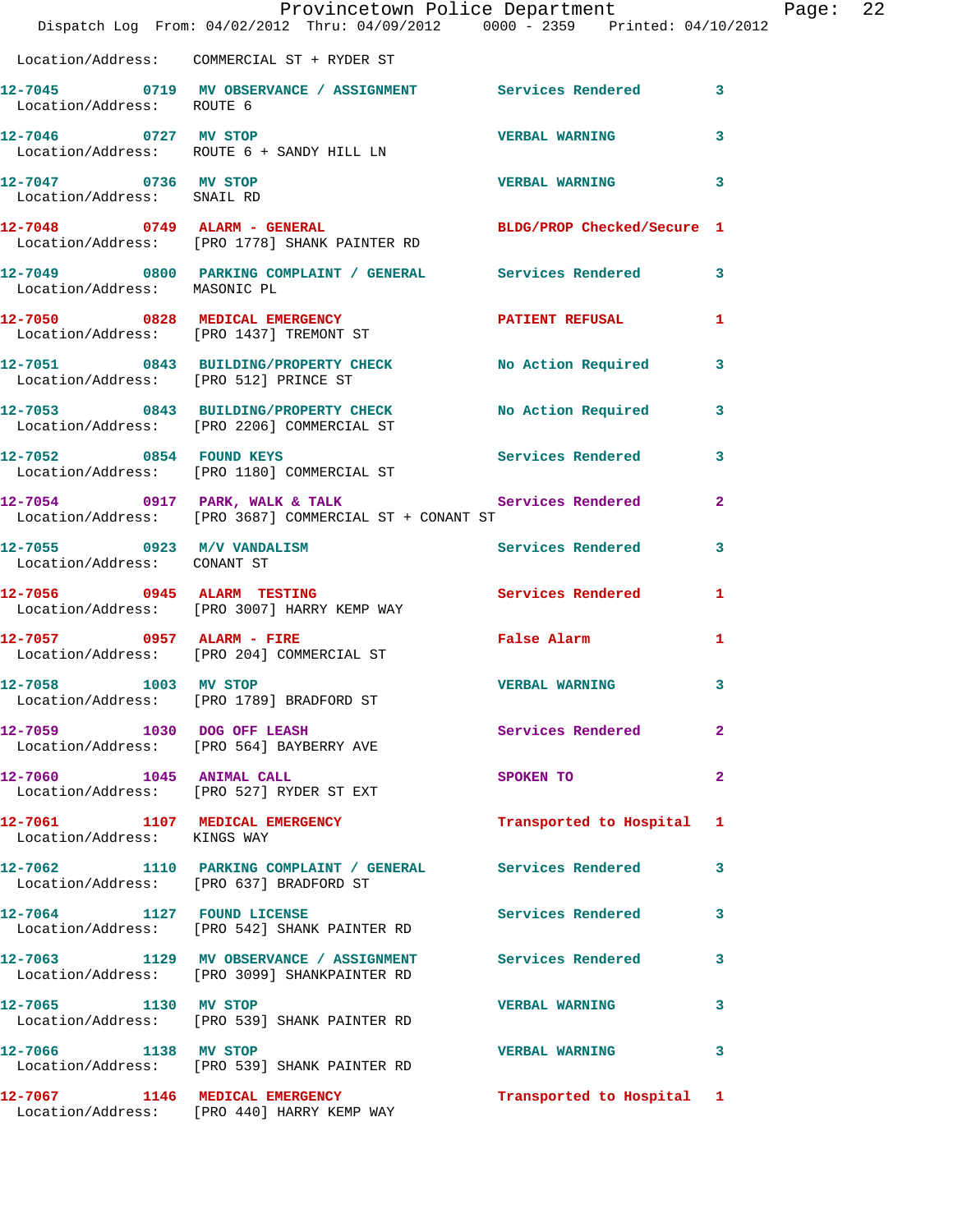|                                                     | Dispatch Log From: 04/02/2012 Thru: 04/09/2012 0000 - 2359 Printed: 04/10/2012                                           | Provincetown Police Department |              | Page: 23 |  |
|-----------------------------------------------------|--------------------------------------------------------------------------------------------------------------------------|--------------------------------|--------------|----------|--|
| Location/Address: [PRO 571] ALDEN ST                | 12-7068 1146 BUILDING/PROPERTY CHECK No Action Required 3                                                                |                                |              |          |  |
|                                                     | 12-7069 1146 MV OBSERVANCE / ASSIGNMENT Services Rendered 3<br>Location/Address: HARRY KEMP WAY + HOWLAND ST             |                                |              |          |  |
|                                                     | 12-7070 1155 MV STOP<br>Location/Address: [PRO 441] HARRY KEMP WAY                                                       | <b>VERBAL WARNING</b>          | 3            |          |  |
|                                                     | 12-7071 1204 ALARM TESTING 120 Services Rendered<br>Location/Address: [PRO 204] COMMERCIAL ST                            |                                | $\mathbf{1}$ |          |  |
|                                                     | 12-7072 1210 MV STOP<br>Location/Address: [PRO 2812] HARRY KEMP WAY                                                      | <b>VERBAL WARNING</b>          | 3            |          |  |
|                                                     | 12-7074 1242 BUILDING/PROPERTY CHECK BLDG/PROP Checked/Secure 3<br>Location/Address: [PRO 2543] MACMILLAN WHARF          |                                |              |          |  |
|                                                     | 12-7075 1244 PARK, WALK & TALK SERVICES Rendered 2<br>Location: [PRO 3431] LOPES SQUARE                                  |                                |              |          |  |
| 12-7073 1249 MV STOP<br>Location/Address: SCHOOL ST |                                                                                                                          | <b>VERBAL WARNING</b>          | 3            |          |  |
| Location/Address: JOHNSON ST                        | 12-7076 1257 PARK, WALK & TALK NO Action Required 2                                                                      |                                |              |          |  |
|                                                     | 12-7078 1257 BUILDING/PROPERTY CHECK No Action Required 3<br>Location/Address: [PRO 106] COMMERCIAL ST                   |                                |              |          |  |
|                                                     | 12-7077 1259 191 OUT OF TOWN Services Rendered 3                                                                         |                                |              |          |  |
| Location/Address: ALDEN ST                          | 12-7079 1359 PAY STATION NOT WORKING Services Rendered                                                                   |                                | 3            |          |  |
|                                                     | 12-7080 1516 MV ACCIDENT<br>Location/Address: [PRO 542] SHANK PAINTER RD                                                 | No Action Required 1           |              |          |  |
| Location/Address: [PRO 433] RYDER ST                | 12-7081 1621 BUILDING/PROPERTY CHECK BLDG/PROP Checked/Secure 3                                                          |                                |              |          |  |
|                                                     | 12-7082 1625 MV OBSERVANCE / ASSIGNMENT No Action Required 3<br>Location/Address: [PRO 3257] SHANKPAINTER RD             |                                |              |          |  |
| 12-7083 1643 MV STOP<br>Location: TD BANK           |                                                                                                                          | <b>VERBAL WARNING</b>          | 3            |          |  |
|                                                     | 12-7084 1644 PARK, WALK & TALK<br>Location/Address: [PRO 182] COMMERCIAL ST                                              | No Action Required             | 2            |          |  |
|                                                     | 12-7086 1644 PARK, WALK & TALK<br>Location/Address: [PRO 1645] HARRY KEMP WAY                                            | No Action Required             | 2            |          |  |
|                                                     | 12-7085    1645    COMPLAINT/I.P.<br>Location/Address: [PRO 1700] COMMERCIAL ST<br>Refer To $P/C$ : $\frac{12-52-AR}{2}$ | No Action Required             | 3            |          |  |
|                                                     | 12-7087 1700 PARKING COMPLAINT / GENERAL Services Rendered<br>Location/Address: [PRO 300] COMMERCIAL ST                  |                                | 3            |          |  |
| Location/Address: [PRO 3259] MACMILLAN              | 12-7088 1730 BUILDING/PROPERTY CHECK BLDG/PROP Checked/Secure 3                                                          |                                |              |          |  |
| Location/Address: [PRO 3259] MACMILLAN              | 12-7089 1732 BUILDING/PROPERTY CHECK BLDG/PROP Checked/Secure 3                                                          |                                |              |          |  |
|                                                     | 12-7090 1741 PARK, WALK & TALK Services Rendered 2<br>Location/Address: [PRO 1645] HARRY KEMP                            |                                |              |          |  |
| Location/Address: RACE POINT RD                     | 12-7091 1750 MV OBSERVANCE / ASSIGNMENT No Action Required 3                                                             |                                |              |          |  |